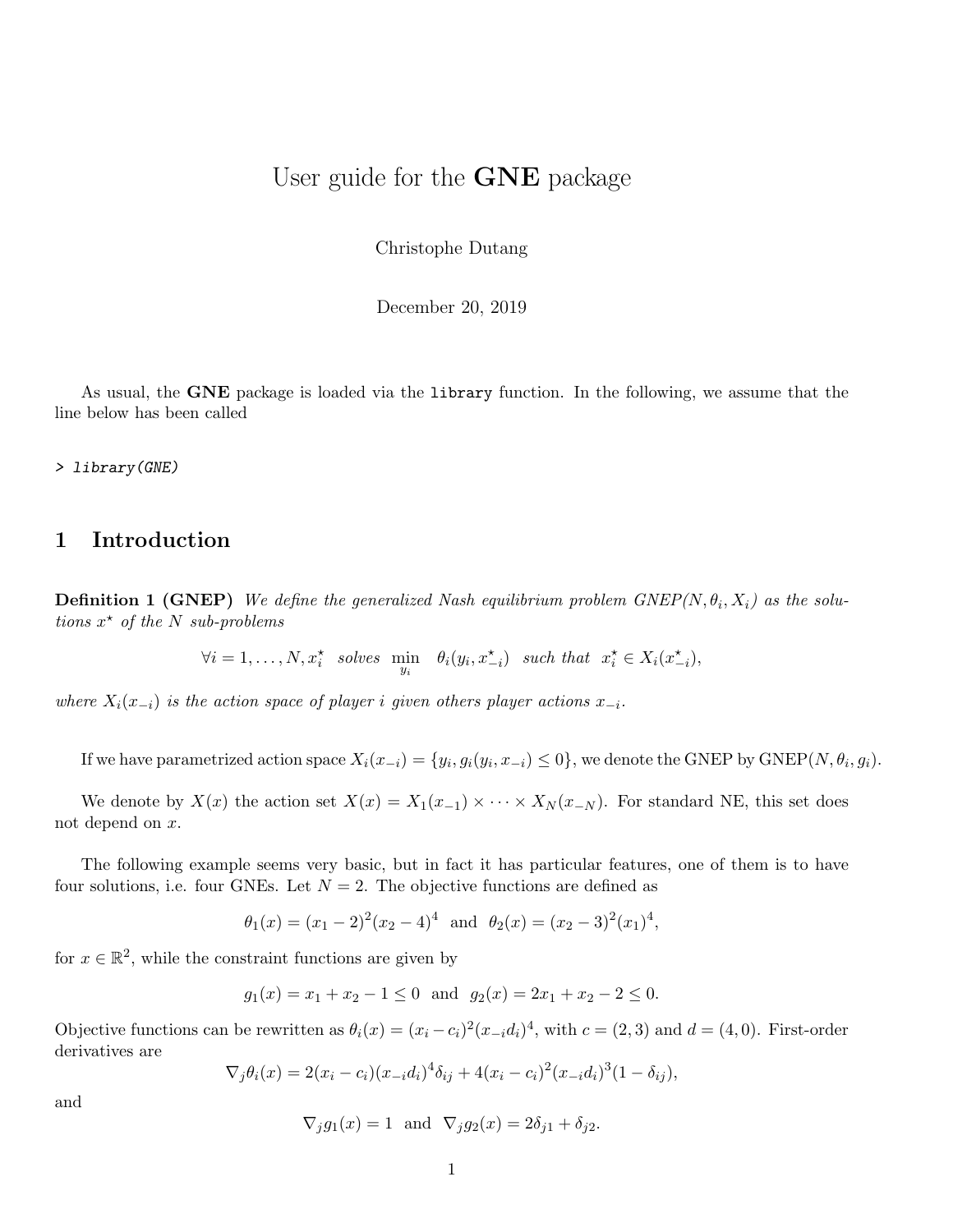Second-order derivatives are

$$
\nabla_k \nabla_j \theta_i(x) = 2(x_{-i}d_i)^4 \delta_{ij} \delta_{ik} + 8(x_i - c_i)(x_{-i}d_i)^3 \delta_{ij} (1 - \delta_{ik})
$$
  
+8(x<sub>i</sub> - c<sub>i</sub>)(x<sub>-i</sub>d<sub>i</sub>)<sup>3</sup>(1 - \delta\_{ij})\delta\_{ik} + 12(x\_i - c\_i)^2(x\_{-i}d\_i)^2(1 - \delta\_{ij})(1 - \delta\_{ik}),

and

$$
\nabla_k \nabla_j g_1(x) = \nabla_k \nabla_j g_2(x) = 0.
$$

# 2 GNEP as a nonsmooth equation

### 2.1 Notation and definitions

From [Facchinei et al.](#page-15-0) [\(2009\)](#page-15-0), assuming differentiability and a constraint qualification hold, the first-order necessary conditions of player i's subproblem state there exists a Lagrangian multiplier  $\lambda^i \in \mathbb{R}^{m_i}$  such that

$$
\nabla_{x_i} \theta_i(x^*) + \sum_{1 \le j \le m_i} \lambda_j^{i*} \nabla_{x_i} g_j^i(x^*) = 0 \qquad (\in \mathbb{R}^{n_i}).
$$
  

$$
0 \le \lambda^{i*}, \ -g^i(x^*) \ge 0, \ g^i(x^*)^T \lambda^{i*} = 0 \qquad (\in \mathbb{R}^{m_i}).
$$

Regrouping the N subproblems, we get the following system.

**Definition 2 (eKKT)** For the N optimization subproblems for the functions  $\theta_i : \mathbb{R}^n \to \mathbb{R}$ , with constraints  $g_i: \mathbb{R}^n \mapsto \mathbb{R}^{m_i}$ , the KKT conditions can be regrouped such that there exists  $\lambda \in \mathbb{R}^m$  and

$$
\tilde{L}(x,\lambda) = 0 \quad and \quad 0 \le \lambda \perp G(x) \le 0,
$$

where L and G are given by

$$
\tilde{L}(x,\lambda) = \begin{pmatrix} \nabla_{x_1} \theta_1(x) + Jacg^1(x)^T \lambda^1 \\ \vdots \\ \nabla_{x_N} \theta_N(x) + Jacg^N(x)^T \lambda^N \end{pmatrix} \in \mathbb{R}^n \text{ and } G(x) = \begin{pmatrix} g^1(x) \\ \vdots \\ g^N(x) \end{pmatrix} \in \mathbb{R}^m,
$$

with  $Jacg_i(x)^T \lambda_i = \sum_{1 \leq j \leq m_i} \lambda_j^i \nabla_{x_i} g_j^i(x)$ . The extended KKT system is denoted by eKKT(N,  $\theta_i$ ,  $g_i$ ).

Using complementarity function  $\phi(a, b)$  (e.g. min $(a, b)$ ), we get the following nonsmooth equation

$$
\Phi(z) = \begin{pmatrix} \tilde{L}(x,\lambda) \\ \phi(-G(x),\lambda) \end{pmatrix} = 0,
$$

where  $\phi$  is the component-wise version of the function  $\phi$  and  $\tilde{L}$  is the Lagrangian function of the extended system. The generalized Jacobian is given in Appendix [A.1.](#page-15-1)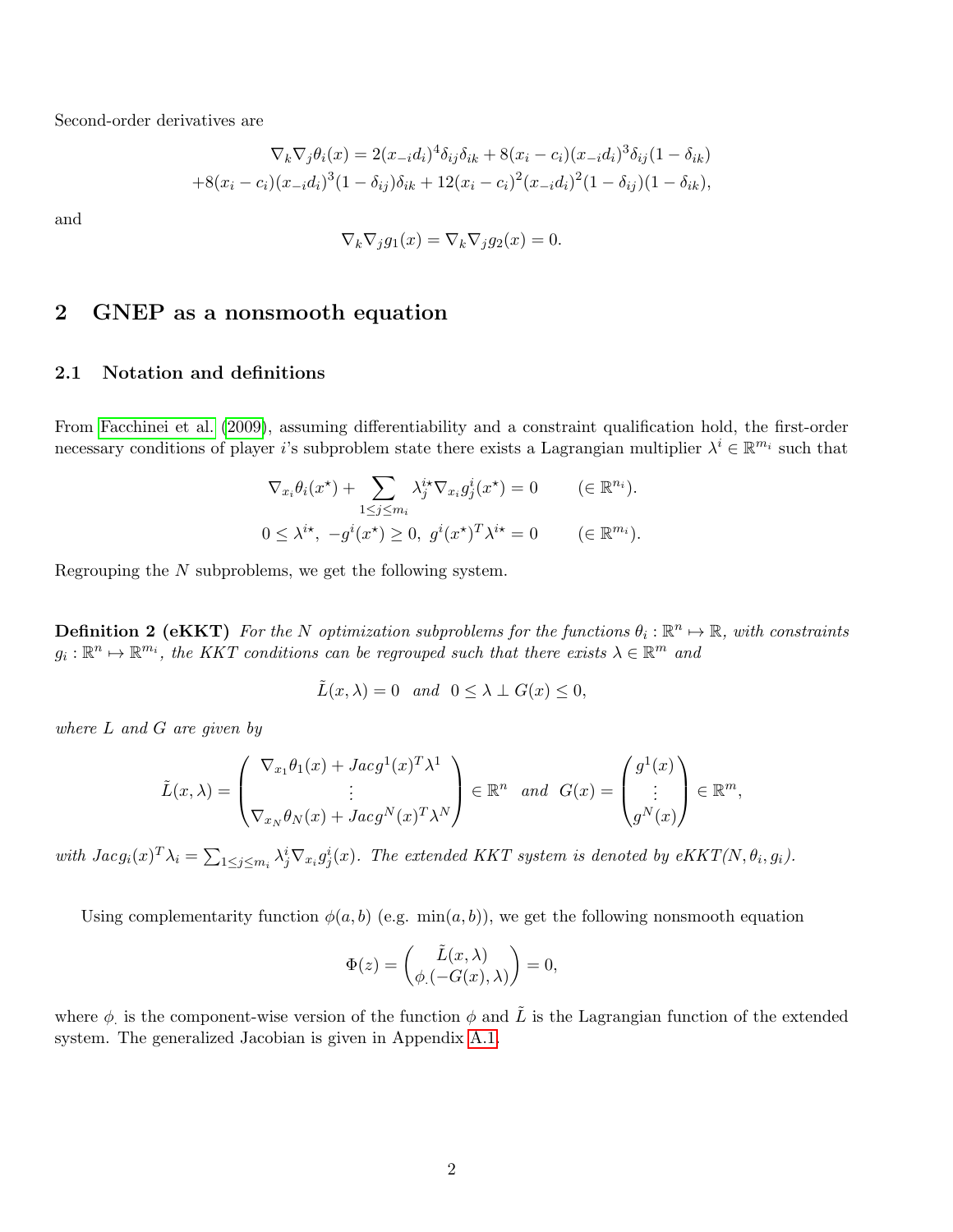### 2.2 A classic example

Returning to our example, we define the  $\Phi$  as

$$
\Phi(x) = \begin{pmatrix} 2(x_1 - 2)(x_2 - 4)^4 + \lambda_1 \\ 2(x_2 - 3)(x_1)^4 + \lambda_2 \\ \phi(\lambda_1, 1 - x_1 - x_2) \\ \phi(\lambda_2, 2 - 2x_1 - x_2) \end{pmatrix},
$$

where  $\phi$  denotes a complementarity function. In R, we use

```
> myarg <- list(C = c(2, 3), D = c(4, 0))
> dimx < -c(1, 1)> #Gr_x_j 0_i(x)> grobj <- function(x, i, j, arg)
+ {
+ dij <- 1*(i == j)
+ other \leq ifelse(i == 1, 2, 1)+ res <- 2*(x[i] - arg(C[i])*(x[other] - arg(D[i])^4*dij+ res + 4*(x[i] - arg$C[i])^2*(x[other] - arg$D[i])^3*(1-dij)+ }
> dimlam <- c(1, 1)
> #g_i(x)
> g \leftarrow function(x, i)+ ifelse(i == 1, sum(x[1:2]) - 1, 2*x[1]+x[2]-2)> #Gr_x_j g_i(x)
> grg \leftarrow function(x, i, j)
+ ifelse(i == 1, 1, 1 + 1*(i == j))
```
Note that the triple dot arguments ... is used to pass arguments to the complementarity function.

Elements of the generalized Jacobian of  $\Phi$  have the following form

$$
\partial \Phi(x) = \left\{ \begin{pmatrix} 2(x_2 - 4)^4 & 8(x_1 - 2)(x_2 - 4)^3 & 1 & 0 \\ 8(x_2 - 3)(x_1)^3 & 2(x_1)^4 & 0 & 1 \\ -\phi'_b(\lambda_1, 1 - x_1 - x_2) & -\phi'_b(\lambda_1, 1 - x_1 - x_2) & \phi'_a(\lambda_1, 1 - x_1 - x_2) & 0 \\ -2\phi'_b(\lambda_2, 2 - 2x_1 - x_2) & -\phi'_b(\lambda_2, 2 - 2x_1 - x_2) & 0 & \phi'_a(\lambda_2, 2 - 2x_1 - x_2) \end{pmatrix} \right\},
$$

where  $\phi'_a$  and  $\phi'_b$  denote elements of the generalized gradient of the complementarity function. The corresponding R code is

```
> #Gr_x_k Gr_x_j 0_i(x)> heobj \leq function(x, i, j, k, arg)
+ {
+ \frac{di}{i} \leftarrow 1 * (i == j)+ \frac{dik}{-1*(i == k)}+ other \leftarrow ifelse(i == 1, 2, 1)
```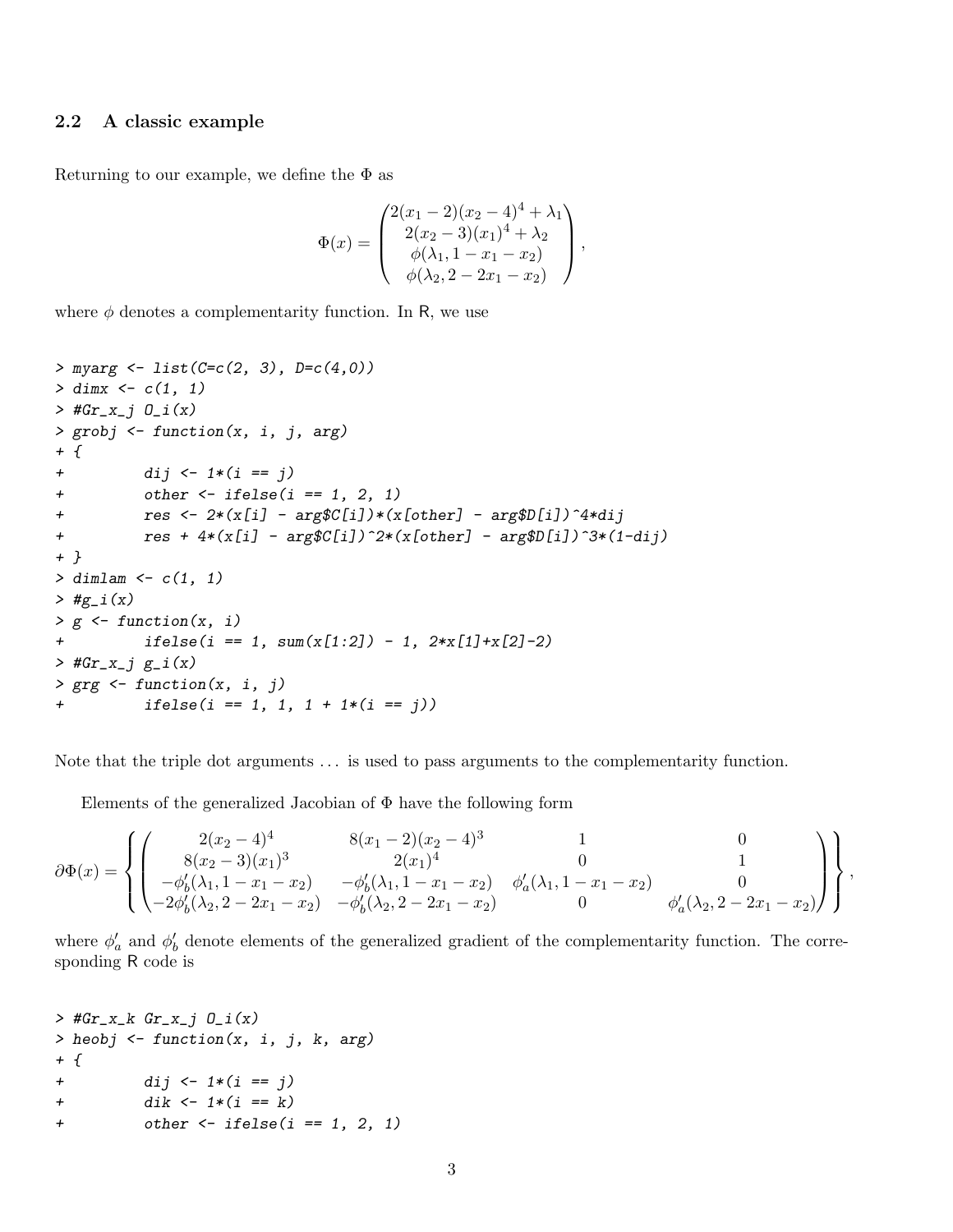```
+ res <- 2*(x[other] - arg$D[i])^4*dij*dik
+ res <- res + 8*(x[i] - arg*(i])*(x[other] - arg(D[i])^3*di*(1-dik))+ res <- res + 8*(x[i] - arg$C[i])*(x[other] - arg$D[i])^3*(1-dij)*dik+ res + 12*(x[i] - arg*(C[i])^2*(x[other] - arg(D[i])^2*(1-dij)*(1-dik))+ }
> #Gr_x_k Gr_x_j g_i(x)> heg \leq function(x, i, j, k) 0
```
#### 2.2.1 Usage example

Therefore, to compute a generalized Nash equilibrium, we use

```
> set.seed(1234)
> z0 <- rexp(sum(dimx)+sum(dimlam))
> GNE.nseq(z0, dimx, dimlam, grobj=grobj, myarg, heobj=heobj, myarg,
+ constr=g, grconstr=grg, heconstr=heg,
+ compl=phiFB, gcompla=GrAphiFB, gcomplb=GrBphiFB, method="Newton",
+ control=list(trace=0))
```

```
GNE: 2 -1.999999 -1.802527e-17 79.99999
with optimal norm 5.086687e-07
after 25 iterations with exit code 1 .
Output message: Function criterion near zero
Function/grad/hessian calls: 28 25
Optimal (vector) value: -1.802527e-17 0 0 5.086687e-07
```
Recalling that the true GNEs are

```
> #list of true GNEs
> true GNE \leq - \text{rbind}(c(2, -2, 0, 5*2^5)),+ c(-2, 3, 8, 0),
+ c(0, 1, 4*3^2, 0),
+ c(1, 0, 2^0, 6)> colnames(trueGNE) <- c("x1", "x2", "lam1", "lam2")
> rownames(trueGNE) <- 1:4
> print(trueGNE)
```
x1 x2 lam1 lam2 1 2 -2 0 160 2 -2 3 8 0 3 0 1 324 0 4 1 0 512 6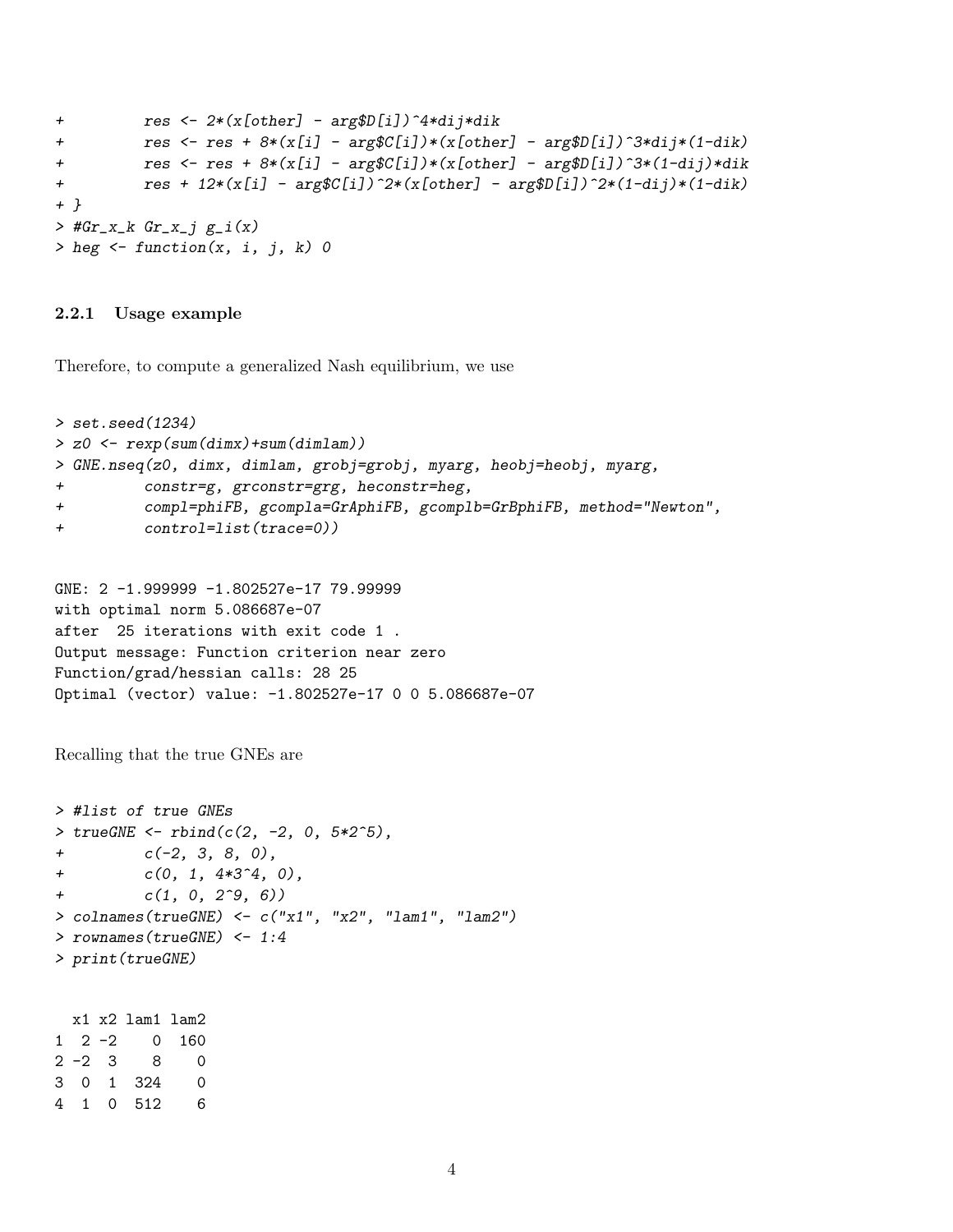### 2.2.2 Localization of the GNEs

On figure [1a,](#page-4-0) we draw contour plots of the function  $\frac{1}{2}||\Phi(z)||^2$  with respect to  $x_1$  and  $x_2$ , given  $\lambda_1$  and  $\lambda_2$ . The second figure [1b](#page-4-1) just plots the initial points and the 6 GNEs.

<span id="page-4-0"></span>

<span id="page-4-1"></span>Figure 1: Contour plots of the norm of Φ

### 2.3 Benchmark of the complementarity functions and the computation methods

Using the following function, we compare all the different methods with different initial points and different complementarity functions. We consider the following complementarity functions.

- $\bullet$   $\phi_{Min}(a, b) = \min(a, b),$
- $\phi_{FB}(a, b) = \sqrt{a^2 + b^2} (a + b),$
- $\phi_{Man}(a, b) = f(|a b|) f(a) f(b)$  and  $f(t) = t^3$ ,
- $\phi_{LT}(a, b) = (a^q + b^q)^{\frac{1}{q}} (a + b)$  and  $q = 4$ ,
- $\phi_{KK}(a, b) = (\sqrt{(a b)^2 + 2\lambda ab} (a + b))/(2 \lambda)$  and  $\lambda = 3/2$ .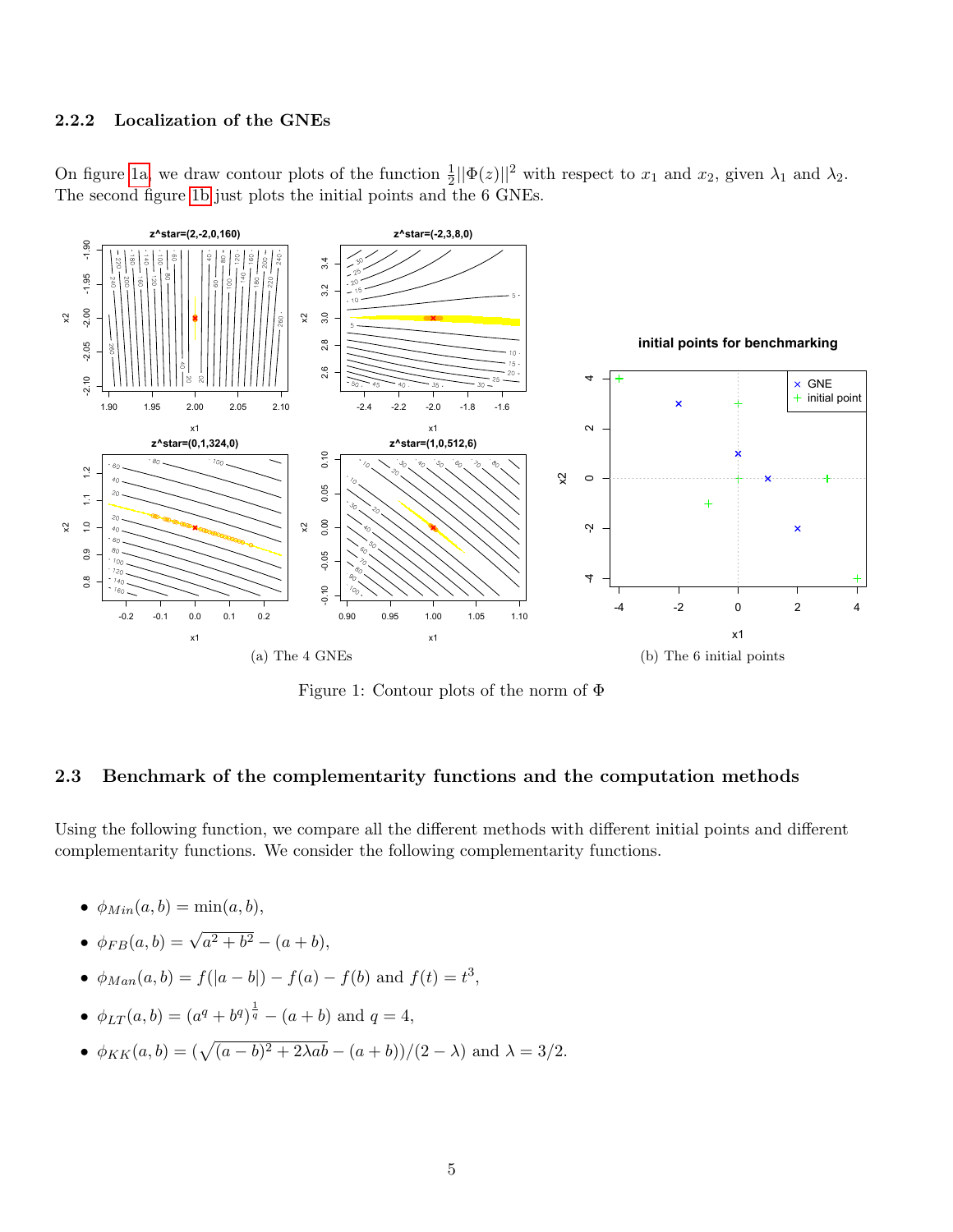#### 2.3.1 Initial point  $z_0 = (4, -4, 1, 1)$

We work on the initial point  $z_0 = (4, -4, 1, 1)$ , close the GNE  $(2, -2, 0, 160)$ . Clearly, we observe the Mangasarian complementarity function  $\phi_{Man}$  does not converge except in the pure Newton method, for which the sequence converges to  $(-2, 3, 8, 0)$  quite far from the initial point. So the "Man" sequence converged by a chance! For  $\phi_{Min}$  function, when it converges, the GNEs found are  $(2, -2, 0, 160)$  or  $(1, 0, 512, 6)$ .  $\phi_{FB}$ and  $\phi_{KK}$  associated sequences converge mostly to (2, -2, 0, 160). In terms of function/Jacobian calls,  $\phi_{FB}$ is significantly better when used with the Newton scheme.

|                     |         |                |                |                | $\phi_{Min}(a,b) = \min(a,b)$ |             |                                                             |         |                |                |                    |                | $\phi_{FB}(a, b) = \sqrt{a^2 + b^2} - (a + b)$ |                                                                                           |
|---------------------|---------|----------------|----------------|----------------|-------------------------------|-------------|-------------------------------------------------------------|---------|----------------|----------------|--------------------|----------------|------------------------------------------------|-------------------------------------------------------------------------------------------|
|                     | fctcall | jaccall        | $x_1$          | $x_2$          | $\lambda_1$                   | $\lambda_2$ | $  \Phi(z)  $                                               | fctcall | jaccall        | $x_1$          | $\boldsymbol{x}_2$ | $\lambda_1$    | $\lambda_2$                                    | $  \Phi(z)  $                                                                             |
| Newton - pure       | 5       | 5.             |                | $\Omega$       | 512                           | 6           | $\Omega$                                                    | 6       | 6              | $\overline{2}$ | $-2$               | $\Omega$       | 160                                            |                                                                                           |
| Newton - geom. LS   | 343     | 67             |                | $\overline{0}$ | 512                           | 6           |                                                             | 6       | 6              | $\overline{2}$ | $-2$               | $\overline{0}$ | 160                                            |                                                                                           |
| Newton - quad. LS   | 292     | 100            |                |                |                               |             |                                                             | 6       | 6              | $\overline{2}$ | $-2$               | $\overline{0}$ | 160                                            |                                                                                           |
| Newton - Powell TR  | 64      | 57             |                | $\overline{0}$ | 512                           | 6           |                                                             | 12      | 6              | $\overline{2}$ | $-2$               | $\Omega$       | 160                                            |                                                                                           |
| Newton - Dbl. TR    | 63      | 58             |                | $\overline{0}$ | 512                           | 6           |                                                             | 12      | 6              | $\overline{2}$ | $-2$               | $\overline{0}$ | 160                                            |                                                                                           |
| Broyden - pure      | 100     |                |                |                |                               |             | 164                                                         | 100     |                |                |                    |                |                                                | 188                                                                                       |
| Broyden - geom. LS  | 403     | 6              |                | $\overline{0}$ | 512                           | 6           | $\Omega$                                                    | 1079    | 26             |                |                    |                |                                                |                                                                                           |
| Broyden - quad. LS  | 291     | 6              |                |                |                               |             |                                                             | 467     | 3              |                |                    |                |                                                |                                                                                           |
| Broyden - Powell TR | 22      | 2              | $\overline{2}$ | $-2$           | $\overline{0}$                | 160         | $\Omega$                                                    | 114     | $\overline{2}$ |                |                    |                |                                                |                                                                                           |
| Broyden - Dbl. TR   | 20      | $\overline{2}$ | $\overline{2}$ | $-2$           | $\Omega$                      | 160         | $\overline{0}$                                              | 115     | $\overline{2}$ |                |                    |                |                                                |                                                                                           |
|                     | fctcall | jaccall        | $x_1$          | $x_2$          | $\lambda_1$                   | $\lambda_2$ | $\  \Phi(z) \ $                                             | fctcall | jaccall        | $x_1$          | $x_2$              | $\lambda_1$    | $\lambda_2$                                    | $  \Phi(z)  $                                                                             |
| Newton - pure       | 113     | 113            | $-2$           | 3              | 8                             | $\Omega$    | $\Omega$                                                    | 48      | 48             | $\Omega$       | $\mathbf{1}$       | 325            | $\Omega$                                       |                                                                                           |
| Newton - geom. LS   | 203     | 25             |                |                |                               |             | 33                                                          | 727     | 100            |                |                    |                |                                                |                                                                                           |
| Newton - quad. LS   | 91      | 27             |                |                |                               |             | 37                                                          | 85      | 39             | $\overline{2}$ | $-2$               | $\overline{0}$ | 160                                            |                                                                                           |
| Newton - Powell TR  | 75      | 67             |                |                |                               |             | 3                                                           | 152     | 100            | $\Omega$       |                    | 309            | $\Omega$                                       |                                                                                           |
| Newton - Dbl. TR    | 62      | 53             |                |                |                               |             | 3                                                           | 147     | 100            | $\Omega$       |                    | 304            | $\Omega$                                       |                                                                                           |
| Broyden - pure      | 200     |                |                |                |                               |             | 506                                                         | 49      |                |                | $\theta$           | 512            | 6                                              |                                                                                           |
| Broyden - geom. LS  | 167     | 6              |                |                |                               |             | 82                                                          | 29      | 3              | $\overline{2}$ | $-2$               | $\overline{0}$ | 160                                            |                                                                                           |
| Broyden - quad. LS  | 86      | 5.             |                |                |                               |             | 78                                                          | 20      | 3              | $\overline{2}$ | $-2$               | $\overline{0}$ | 160                                            |                                                                                           |
| Broyden - Powell TR | 215     | 14             |                |                |                               |             | 3                                                           | 28      | $\overline{2}$ | $\overline{2}$ | $-2$               | $\Omega$       | 160                                            |                                                                                           |
| Broyden - Dbl. TR   | 246     | 15             |                |                |                               |             | 3                                                           | 29      | $\overline{2}$ | $\overline{2}$ | $-2$               | $\overline{0}$ | 160                                            |                                                                                           |
|                     |         |                |                |                |                               |             | $\phi_{Man}(a,b) = f( a-b ) - f(a) - f(b)$ and $f(t) = t^3$ |         |                |                |                    |                |                                                | $\phi_{KK}(a,b) = (\sqrt{(a-b)^2 + 2\lambda ab} - (a+b))/(2-\lambda)$ and $\lambda = 3/2$ |

Table 1: With initial point  $z_0 = (4, -4, 1, 1)$  close to  $(2, -2, 0, 160)$ 

### 2.3.2 Initial point  $z_0 = (-4, 4, 1, 1)$

We work on the initial point  $z_0 = (-4, 4, 1, 1)$ , close the GNE  $(-2, 3, 8, 0)$ . Again, we observe the Mangasarian complementarity function  $\phi_{Man}$  does not converge. All other sequences converge the closest GNE  $(-2, 3, 8, 0)$ .  $\phi_{Min}$  sequence with Newton scheme is particularly good, then comes  $\phi_{FB}$  and finally  $\phi_{KK}$ .

### **2.3.3** Initial point  $z_0 = (3, 0, 1, 1)$

We work on the initial point  $z_0 = (3, 0, 1, 1)$  close to the GNE  $(1, 0, 512, 6)$ . As always, the "Man" sequence converges by chance with the pure Newton method to a GNE  $(-2, 3, 8, 0)$ . Otherwise the other sequences, namely "Min", "FB" and "KK" converges to the expected GNE. As the previous subsection, Broyden updates of the Jacobian is less performant than the true Jacobian (i.e. Newton scheme). The convergence speed order is preserved.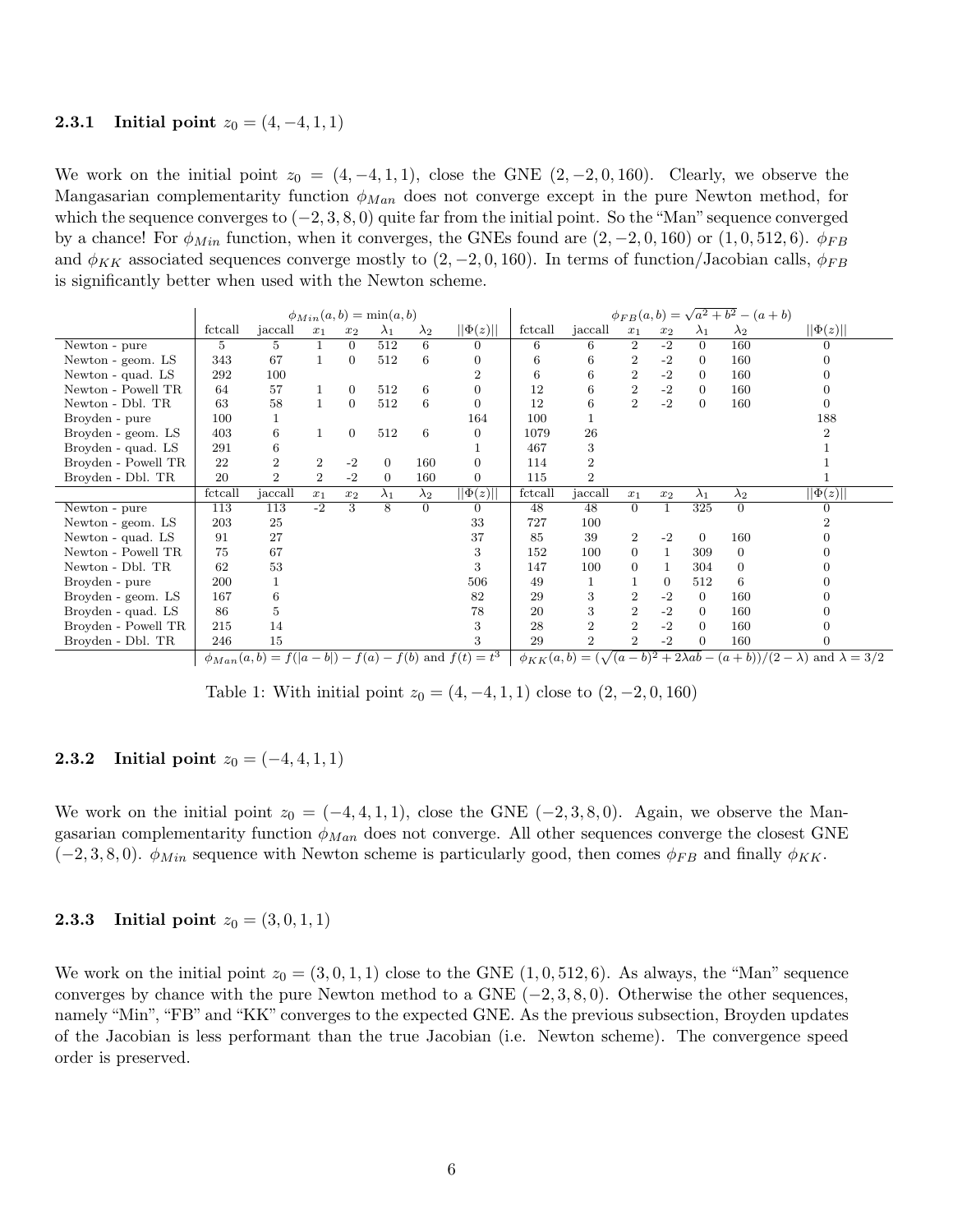#### **2.3.4** Initial point  $z_0 = (0, 3, 1, 1)$

We work on the initial point  $z_0 = (0, 3, 1, 1)$  close to the GNE  $(0, 1, 324, 0)$ . As always, the "Man" sequence converges by chance with the pure Newton method to a GNE  $(-2, 3, 8, 0)$ . Others sequences have difficulty to converge the closest GNE. Local methods (i.e. pure) find the GNE  $(0, 1, 324, 0)$ , while global version converges to  $(1, 0, 512, 6)$ . It is logical any method will have difficulty to choose between these two GNEs, because they are close.

### 2.3.5 Initial point  $z_0 = (-1, -1, 1, 1)$

We work on the initial point  $z_0 = (-1, -1, 1, 1)$  equidistant to the GNEs  $(0, 1, 324, 0)$  and  $(1, 0, 512, 6)$ . Despite being closer to these GNEs, the pure Newton version of the "Man" sequence converges unconditionally to the GNE  $(-2, 3, 8, 0)$ . All other sequences converges to the GNE  $(0, 1, 324, 0)$  except for the Broyden version of the "KK" sequence, converging to the farthest GNEs. In terms of function calls, the Newton line search version of the "Min" sequence is the best, followed by the Newton trust region version of the "FB" sequence.

#### **2.3.6** Initial point  $z_0 = (0, 0, 1, 1)$

We work on the initial point  $z_0 = (0, 0, 1, 1)$  equidistant to the GNEs  $(0, 1, 324, 0)$  and  $(1, 0, 512, 6)$ . Both the "Man" and the "Min" sequences do not converge. The "Min" sequence diverges because the Jacobian at the initial point is exactly singular. Indeed, we have

```
> z0 \leq c(0, 0, 1, 1)> jacSSR(z0, dimx, dimlam, heobj=heobj, myarg, constr=g, grconstr=grg,
+ heconstr=heg, gcompla=GrAphiMin, gcomplb=GrBphiMin)
```

|                           |     | $[,1]$ $[,2]$ $[,3]$ $[,4]$ |    |                             |
|---------------------------|-----|-----------------------------|----|-----------------------------|
| $\lceil 1 \, . \, \rceil$ |     | 512 1024                    | ı  | $\Omega$                    |
| [2,]                      | . O | - ()                        | Ω  | $\mathcal{D}_{\mathcal{L}}$ |
| [3,]                      | -1  | -1                          | 1. | 0                           |
| [4.1                      | 0   | $\mathcal{O}$               | 0  | 1.                          |

For the "FB" and "KK" sequences, we do not have this problem.

```
> jacSSR(z0, dimx, dimlam, heobj=heobj, myarg, constr=g, grconstr=grg,
+ heconstr=heg, gcompla=GrAphiFB, gcomplb=GrBphiFB)
```
 $[$ ,1]  $[$ ,2]  $[$ ,3]  $[$ ,4] [1,] 512.0000000 1024.0000000 1.0000000 0.0000000  $[2,]$  0.0000000 0.0000000 0.0000000 2.0000000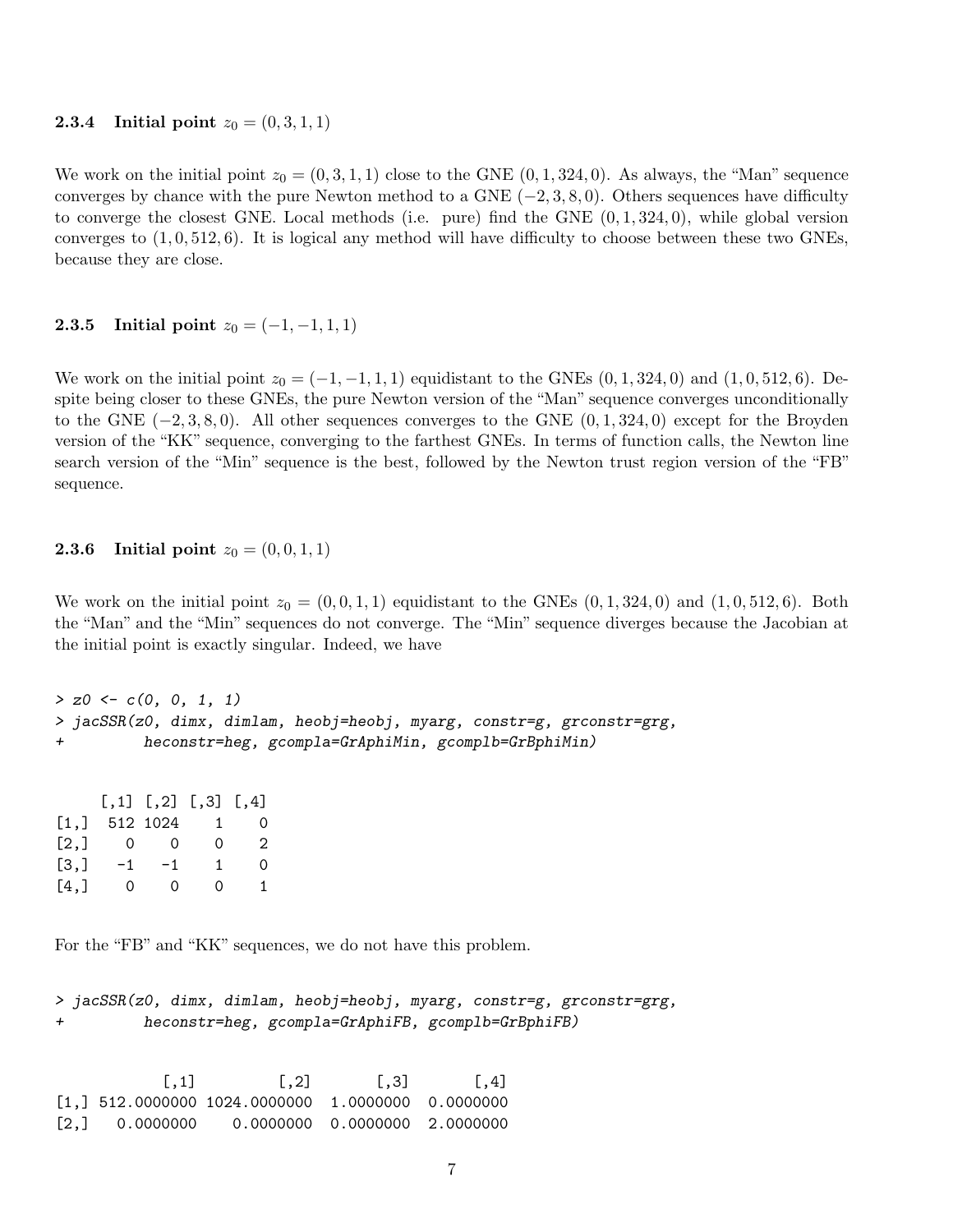[3,] 0.2928932 0.2928932 -0.2928932 0.0000000  $[4,]$  0.1055728 0.2111456 0.0000000 -0.5527864

> jacSSR(z0, dimx, dimlam, heobj=heobj, myarg, constr=g, grconstr=grg, + heconstr=heg, gcompla=GrAphiKK, gcomplb=GrBphiKK, argcompl=3/2)

 $[$ ,1]  $[$ ,2]  $[$ ,3]  $[$ ,4] [1,] 512.0000000 1024.0000000 1.0000000 0.0000000  $[2,]$  0.0000000 0.0000000 0.0000000 2.0000000 [3,] 0.2679492 0.2679492 -0.2679492 0.0000000  $[4,]$  0.1101776 0.2203553 0.0000000 -0.4881421

So the sequence converge to a GNE, either  $(0, 1, 324, 0)$  or  $(-2, 3, 8, 0)$ . Again the "KK" sequence converges faster.

### 2.3.7 Conclusions

In conclusion to this analysis with respect to initial point, the computation method and the complementarity function, we observe the strong difference in terms of convergence, firstly and in terms of convergence speed. Clearly the choice of the complementarity function is crucial, the Luo-Tseng and the Mangasarian are particularly inadequate in our example. Regarding the remaining three complementarity functions (the minimum, the Fisher-Burmeister and the Kanzow-Kleinmichel functions) generally converge irrespectively of the computation method. However, the "KK" sequences are particularly efficient and most of the time the Newton trust region method is the best in terms of function/Jacobian calls.

### 2.4 Special case of shared constraints with common multipliers

Let  $h: \mathbb{R}^n \mapsto \mathbb{R}^{m_l}$  be a constraint function shared by all players. The total constraint function and the Lagrange multiplier for the ith player is

$$
\tilde{g}^{i}(x) = \begin{pmatrix} g^{i}(x) \\ h(x) \end{pmatrix}
$$
 and  $\tilde{\lambda}^{i} = \begin{pmatrix} \lambda^{i} \\ \mu \end{pmatrix}$ ,

where  $\mu \in \mathbb{R}^l$ . This could fall within the previous framework, if we have not required the bottom part of  $\tilde{\lambda}^i$ to be common among all players. The Lagrangian function of the ith player is given by

$$
L^{i}(x, \lambda^{i}, \mu) = O_{i}(x) + \sum_{k=1}^{m_{i}} g_{k}^{i}(x) \lambda_{k}^{i} + \sum_{p=1}^{l} h_{p}(x) \mu_{p}.
$$

**Definition 3 (eKKTc)** For the N optimization subproblems for the functions  $\theta_i : \mathbb{R}^n \mapsto \mathbb{R}$ , with constraints  $g_i: \mathbb{R}^n \mapsto \mathbb{R}^{m_i}$  and shared constraint  $h: \mathbb{R}^n \mapsto \mathbb{R}^l$ , the KKT conditions can be regrouped such that there exists  $\lambda \in \mathbb{R}^m$  and

$$
\bar{L}(x,\lambda,\mu) = 0 \quad and \quad 0 \le \lambda, 0 \le \mu \perp g(x) \le 0,
$$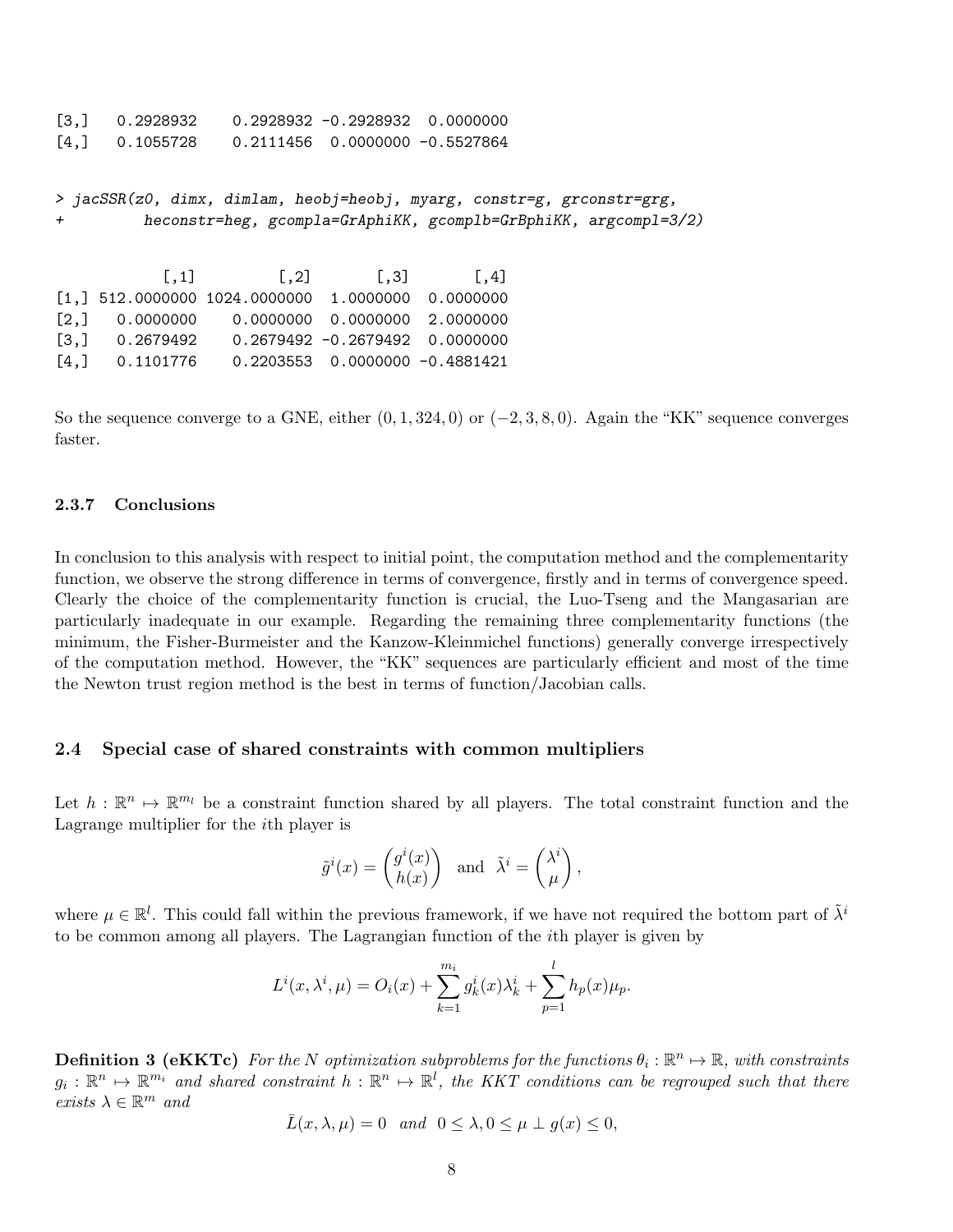where L and G are given by

$$
\bar{L}(x,\lambda,\mu) = \begin{pmatrix} \nabla_{x_1} L^1(x,\lambda^1,\mu) \\ \vdots \\ \nabla_{x_I} L^I(x,\lambda^I,\mu) \end{pmatrix} \in \mathbb{R}^n \text{ and } g(x) = \begin{pmatrix} g^1(x) \\ \vdots \\ g^N(x) \\ h(x) \end{pmatrix} \in \mathbb{R}^m.
$$

The extended KKT system is denoted by  $eKKTc(N, \theta_i, g_i, h)$ .

The generalized Jacobian is given in Appendix [A.2.](#page-16-0)

### 3 Constrained-equation reformulation of the KKT system

This subsection aims to present methods specific to solve constrained (nonlinear) equations, first proposed by [Dreves et al.](#page-15-2) [\(2011\)](#page-15-2) in the GNEP context. The root function  $H: \mathbb{R}^n \times \mathbb{R}^{2m} \mapsto \mathbb{R}^n \times \mathbb{R}^{2m}$  is defined as

$$
H(x, \lambda, w) = \begin{pmatrix} \tilde{L}(x, \lambda) \\ g(x) + w \\ \lambda \circ w \end{pmatrix},
$$

where the dimensions  $n, m$  correspond to the GNEP notation  $(\lambda = (\lambda^1, \dots, \lambda^N))$  and  $(a, \bar{\sigma})$  is given by  $((0_n, \mathbb{1}_m), 1)$ . The potential function is given by

$$
p(u) = \zeta \log (||x||_2^2 + ||\lambda||_2^2 + ||w||_2^2) - \sum_{k=1}^m \log(\lambda_k) - \sum_{k=1}^m \log(w_k),
$$

where  $u = (x, \lambda, w) \in \mathbb{R}^n \times \mathbb{R}^m_+ \times \mathbb{R}^m_+$  and  $\zeta > m$ . The Jacobian is given in Appendix [A.3.](#page-16-1)

When there is a constraint function  $h$  shared by all players, the root function is given by

$$
\widetilde{H}(x,\widetilde{\lambda},\widetilde{w}) = \begin{pmatrix} \bar{L}(x,\widetilde{\lambda}) \\ \tilde{g}(x) + \widetilde{w} \\ \tilde{\lambda} \circ \widetilde{w} \end{pmatrix}, \text{ with } \widetilde{\lambda} = \begin{pmatrix} \lambda^1 \\ \vdots \\ \lambda^N \\ \mu \end{pmatrix}, \widetilde{w} = \begin{pmatrix} w^1 \\ \vdots \\ w^N \\ y \end{pmatrix} \text{ and } \widetilde{g}(x) = \begin{pmatrix} g^1(x) \\ \vdots \\ g^N(x) \\ h(x) \end{pmatrix}.
$$

The Jacobian is given in Appendix [A.4.](#page-17-0)

#### 3.0.1 A classic example

Using the classic example presented above, we get

Therefore, to compute a generalized Nash equilibrium, we use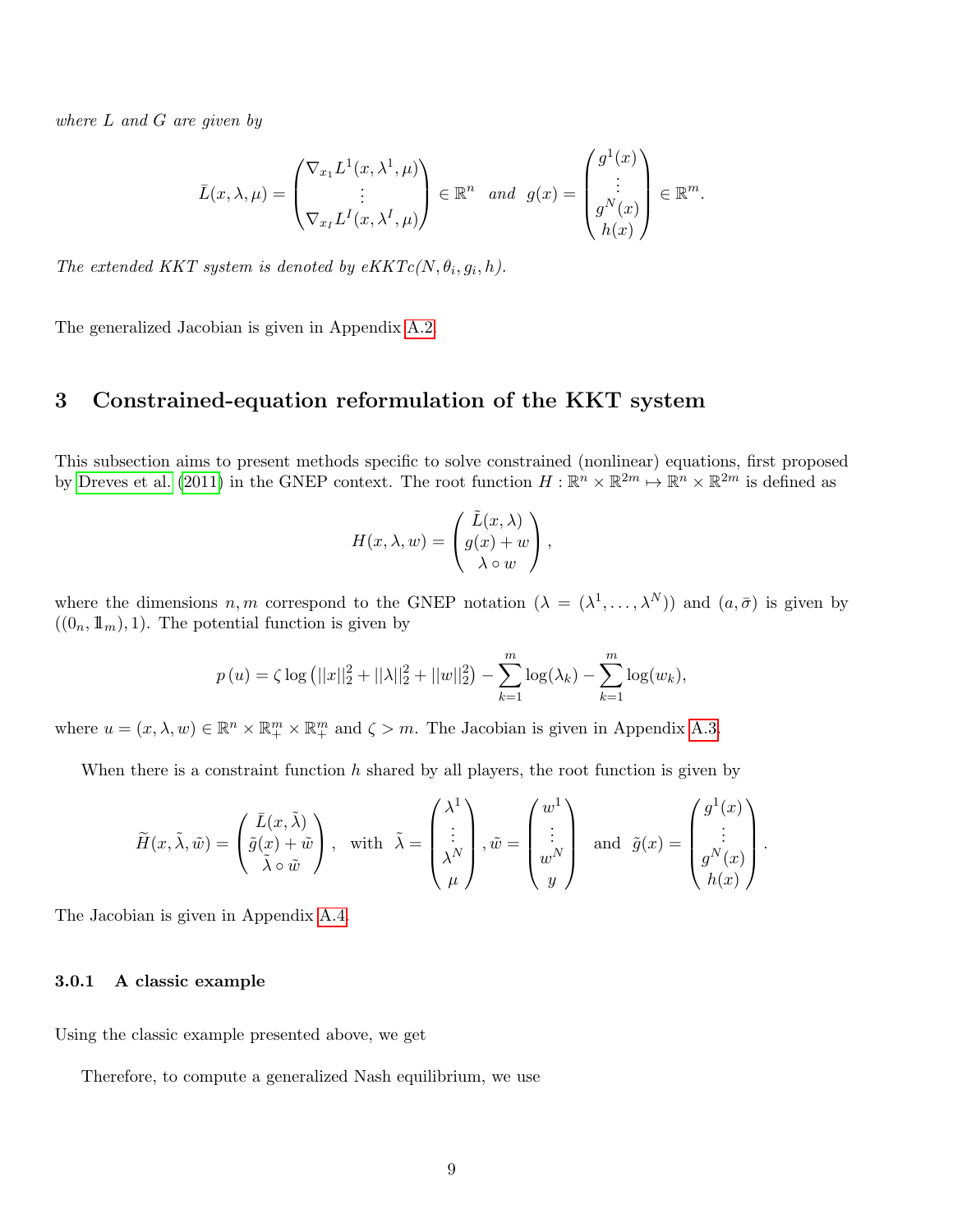```
> z0 <- 1+rexp(sum(dimx)+2*sum(dimlam))
> GNE.ceq(z0, dimx, dimlam, grobj=grobj, myarg, heobj=heobj, myarg,
+ constr=g, grconstr=grg, heconstr=heg,
+ method="PR", control=list(trace=0))
GNE: 1.741725 -0.6156581 235.2884 32.61971 0.0002134447 0.001281449
with optimal norm 1.787033
after 100 iterations with exit code 4 .
Output message: Iteration limit exceeded
Function/grad/hessian calls: 743 100
Optimal (vector) value: 0.8399171 -1.308634 0.1262801 0.8690728 0.05022106 0.0418005
```
### 4 GNEP as a fixed point equation or a minimization problem

We present another reformulation of the GNEP, which was originally introduced in the context of standard Nash equilibrium problem. The fixed-point reformulation arise from two different problem: either using the Nikaido-Isoda (NI) function or the quasi-varational inequaltiy (QVI) problem. We present both here. We also present a reformulation of the GNEP through a minimization problem. The gap minimization reformulation is closed linked to the fixed-equation reformulation.

### 4.1 NI reformulation

We define the Nikaido-Isoda function as the function  $\psi$  from  $\mathbb{R}^{2n}$  to  $\mathbb R$  by

<span id="page-9-0"></span>
$$
\psi(x,y) = \sum_{\nu=1}^{N} [\theta(x_{\nu}, x_{-\nu}) - \theta(y_{\nu}, x_{-\nu})].
$$
\n(1)

This function represents the unilateral player improvement of the objective function between actions x and y. Let  $\hat{V}$  be the gap function

$$
\hat{V}(x) = \sup_{y \in X(x)} \psi(x, y).
$$

Theorem 3.2 of [Facchinei & Kanzow](#page-15-3) [\(2009\)](#page-15-3) shows the relation between GNEPs and the Nikaido-Isoda function. If objective functions  $\theta_i$  are continuous, then  $x^*$  solves the GNEP if and only if  $x^*$  is a minimimum of  $\overline{V}$  such that

$$
\hat{V}(x) = 0 \quad \text{and} \quad x \in X(x),\tag{2}
$$

where the set  $X(x) = \{y \in \mathbb{R}^n, \forall i, g^i(y_i, x_{-i}) \leq 0\}$  and  $\hat{V}$  defined in [\(1\)](#page-9-0). Furthermore, the function  $\hat{V}$  is such that  $\forall x \in X(x), \hat{V}(x) \geq 0$ . There is no particular algorithm able to solve this problem for a general constrained set  $X(x)$ . But a simplification will occur in a special case: the jointly convex case.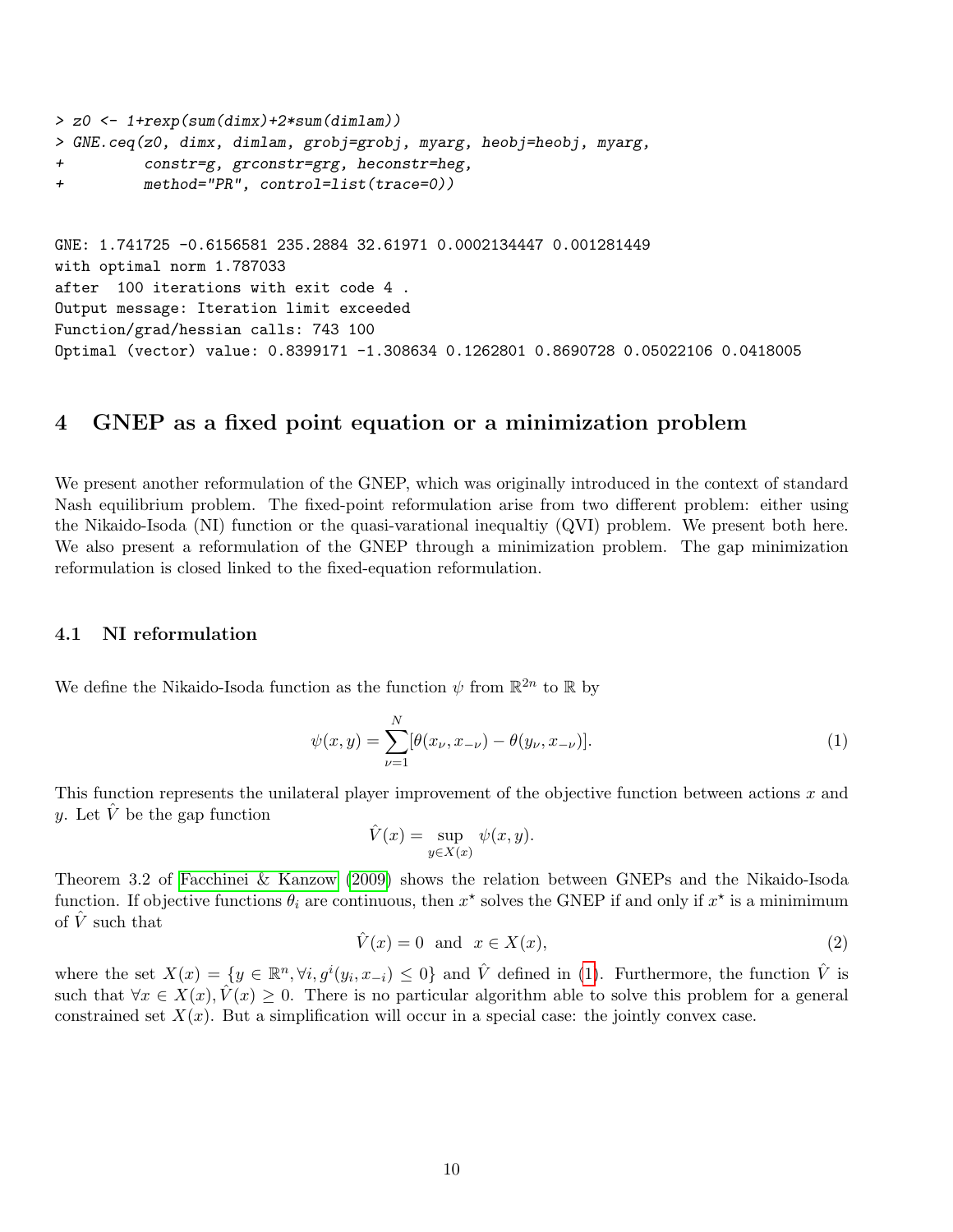### 4.2 QVI reformulation

Assuming the differentiability of objective functions, the GNEP in (??) can be reformulated as a QVI problem

<span id="page-10-0"></span>
$$
\forall y \in X(x), (y - x)^T F(x) \ge 0, \text{ with } F(x) = \begin{pmatrix} \nabla_{x_1} \theta_1(x) \\ \vdots \\ \nabla_{x_N} \theta_N(x) \end{pmatrix},
$$
\n(3)

and a constrained set  $X(x) = \{y \in \mathbb{R}^n, \forall i, g^i(y_i, x_{-i}) \leq 0\}$ . The following theorem states the equivalence between the GNEP and the QVI, see Theorem 3.3 of [Facchinei & Kanzow](#page-15-3) [\(2009\)](#page-15-3).

[Kubota & Fukushima](#page-15-4) [\(2010\)](#page-15-4) propose to refomulate the QVI problem as a minimization of a (regularized) gap function. The regularized gap function of the QVI [\(3\)](#page-10-0) is

$$
V_{QVI}(x) = \sup_{y \in X(x)} \psi_{\alpha VI}(x, y),
$$

where  $\psi_{\alpha V I}$  is given by

<span id="page-10-2"></span>
$$
\psi_{\alpha VI}(x,y) = \begin{pmatrix} \nabla_{x_1} \theta_1(x) \\ \vdots \\ \nabla_{x_N} \theta_N(x) \end{pmatrix}^T (x-y) - \frac{\alpha}{2} ||x-y||^2,
$$
\n(4)

for a regularization parameter  $\alpha > 0$ . Note that the minimisation problem appearing in the definition of  $V_{QVI}$  is a quadratic problem. The theorem of [Kubota & Fukushima](#page-15-4) [\(2010\)](#page-15-4) given below shows the equivalence a minimizer of  $V_{QVI}$  and the GNEP.

For each  $x \in X(x)$ , the regularized gap function  $V_{QVI}$  is non-negative  $V_{QVI}(x) \geq 0$ . If objective functions are continuous, then  $x^*$  solves the GNEP if and only if  $x^*$  is a minimum of  $V_{QVI}$  such that

<span id="page-10-3"></span>
$$
V_{QVI}(x^*) = 0 \text{ and } x^* \in X(x^*). \tag{5}
$$

#### 4.3 The jointly convex case

In this subsection, we present reformulations for a subclass of GNEP called jointly convex case. Firstly, the jointly convex setting requires that the constraint function is common to all players  $g^1 = \cdots = g^N = g$ . Then, we assume, there exists a closed convex subset  $X \subset \mathbb{R}^n$  such that for all player i,

$$
\{y_i \in \mathbb{R}^{n_i}, g(y_i, x_{-i}) \le 0\} = \{y_i \in \mathbb{R}^{n_i}, (y_i, x_{-i}) \in X\}.
$$

In our context parametrized context, the jointly convex setting requires that the constraint function is common to all players  $g^1 = \cdots = g^N = g$  and

<span id="page-10-1"></span>
$$
X = \{x \in \mathbb{R}^n, \forall i = 1, \dots, N, \ g(x_i, x_{-i}) \le 0\}
$$
\n(6)

is convex.

We consider the following example based on the previous example. Let  $N = 2$ . The objective functions are defined as

$$
\theta_1(x) = (x_1 - 2)^2 (x_2 - 4)^4
$$
 and  $\theta_2(x) = (x_2 - 3)^2 (x_1)^4$ ,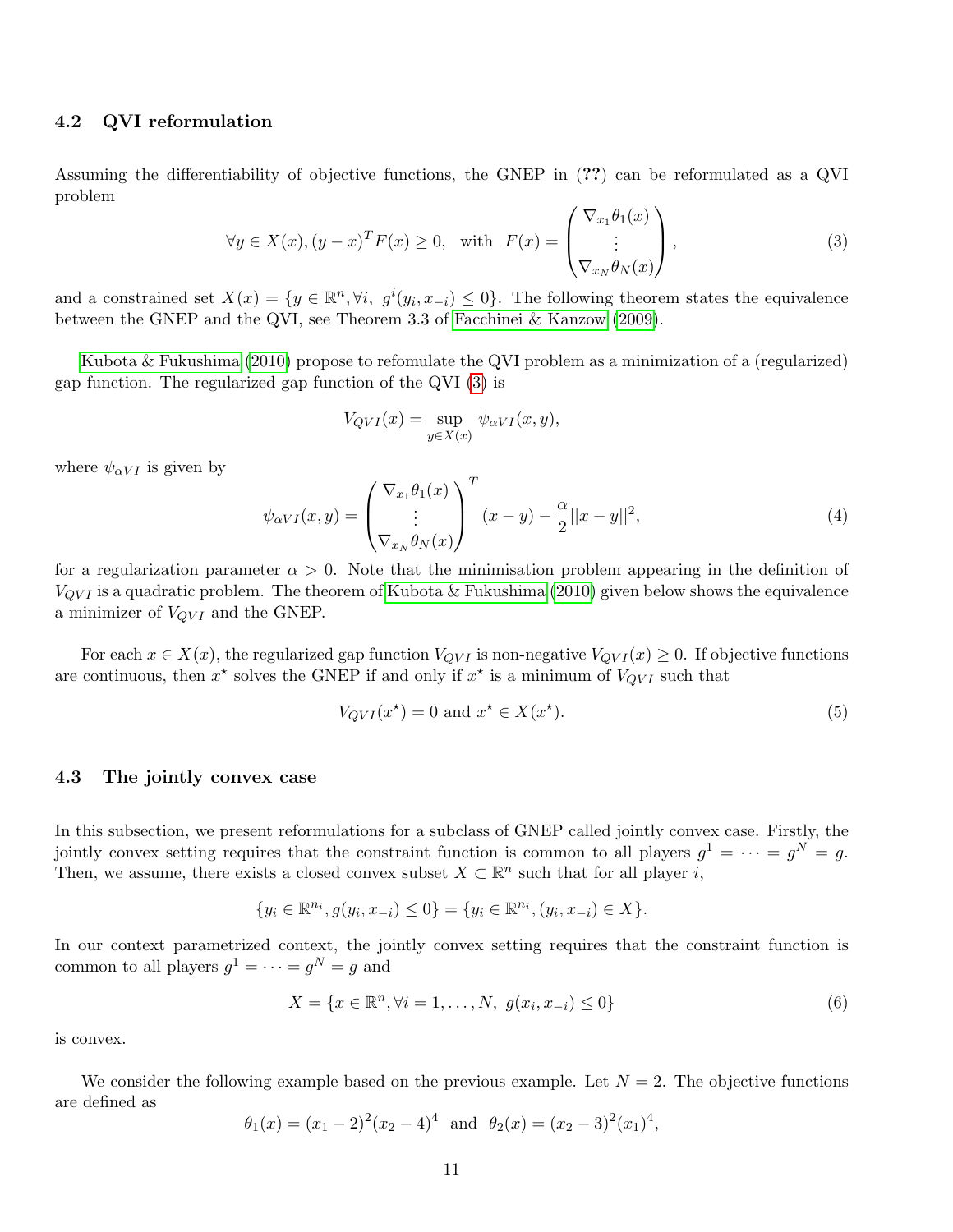for  $x \in \mathbb{R}^2$ , while the constraint function  $g(x) = (g_1(x), g_2(x))$  is given by

$$
g_1(x) = x_1 + x_2 - 1 \le 0
$$
 and  $g_2(x) = 2x_1 + x_2 - 2 \le 0$ .

Objective functions can be rewritten as  $\theta_i(x) = (x_i - c_i)^2 (x_{-i} - d_i)^4$ , with  $c = (2, 3)$  and  $d = (4, 0)$ . First-order and second-order derivatives are given in the introduction.

and

$$
\nabla_j g_1(x) = 1 \quad \text{and} \quad \nabla_j g_2(x) = 2\delta_{j1} + \delta_{j2}.
$$

```
> #0 i(x)> obj <- function(x, i, arg)
+ (x[i] - arg(C[i])^2*(x[-i] - argD[i])^4\rightarrow #g(x)
> gtot \leq function(x)
+ sum(x[1:2]) - 1> #Gr_x_j g(x)
> jacgtot <- function(x)
+ cbind(1, 1)
> z0 <- rexp(sum(dimx))
> GNE.fpeq(z0, dimx, obj, myarg, grobj, myarg, heobj, myarg, gtot, NULL,
+ jacgtot, NULL, silent=TRUE, control.outer=list(maxit=10),
+ problem="NIR", merit="NI")
```

```
GNE: 1.91041 -0.9104103
with optimal norm 1.372768e-07
after iterations with exit code 1 .
Output message:
Outer Function/grad/hessian calls: 5 3
Inner Function/grad/hessian calls: 2604 388
```

```
> GNE.fpeq(z0, dimx, obj, myarg, grobj, myarg, heobj, myarg, gtot, NULL,
+ jacgtot, NULL, silent=TRUE, control.outer=list(maxit=10),
+ problem="VIR", merit="VI")
```
GNE: -134.7119 135.7119 with optimal norm 7.205928e+22 after iterations with exit code 6 . Output message: Outer Function/grad/hessian calls: 19 10 Inner Function/grad/hessian calls: 454 148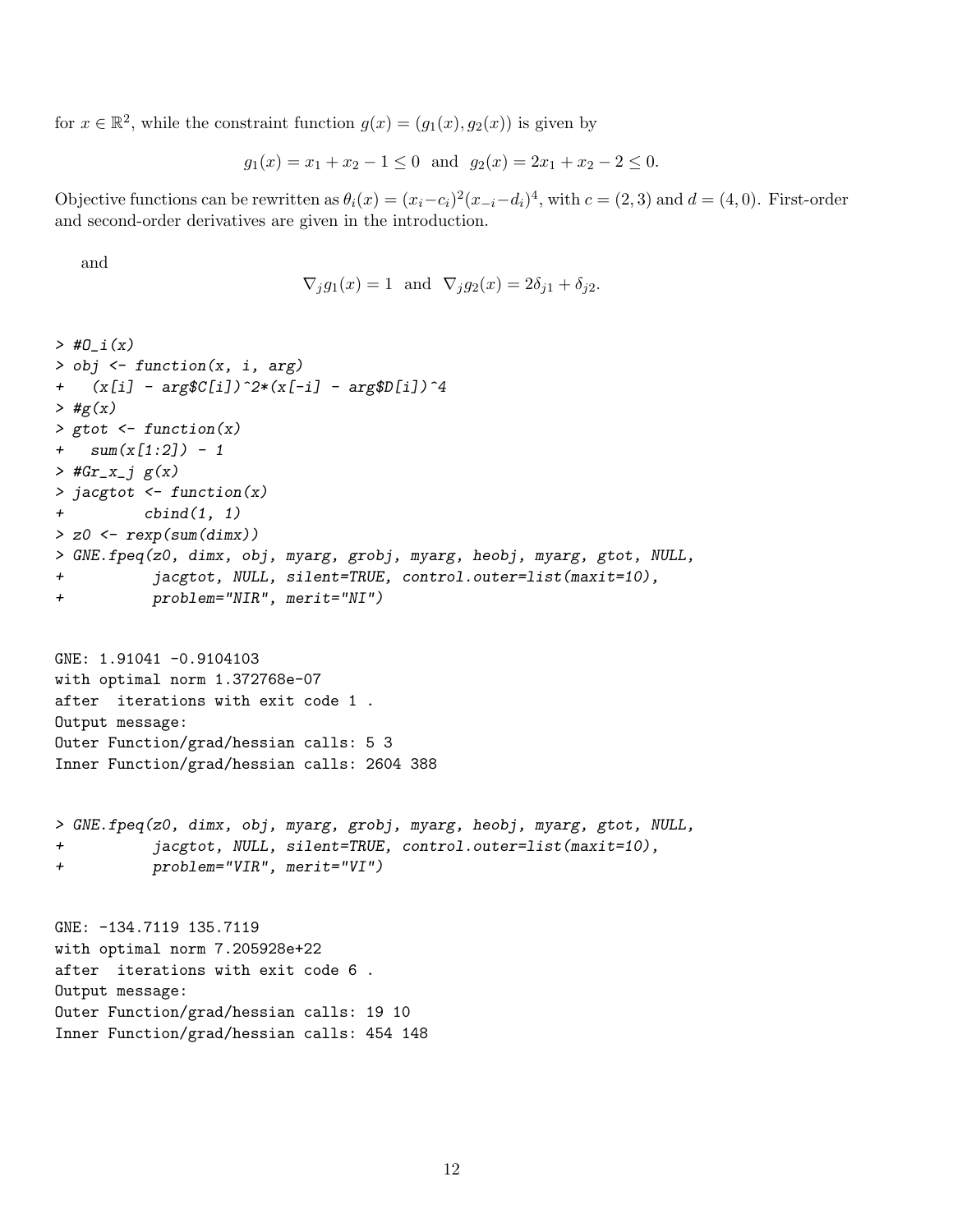### 4.3.1 NIF formulation for the jointly convex case

In the jointly convex case, the gap function becomes

$$
V_{\alpha NI}(x) = \max_{y \in X} \psi_{\alpha NI}(x, y).
$$

Since  $y \mapsto \psi_{\alpha NI}(x, y)$  is strictly concave as long as objective functions  $\theta_i$  are player-convex, the supremum is replaced by the maximum. Using two regularization parameters  $0 < \alpha < \beta$ , the constrained minimization problem can be further simplified to the unconstrained problem

$$
\min_{x \in \mathbb{R}^n} V_{\alpha NI}(x) - V_{\beta NI}(x),\tag{7}
$$

see [von Heusinger & Kanzow](#page-15-5) [\(2009\)](#page-15-5).

Furthermore, a generalized equilibrium also solves a fixed-point equation, see Property 3.4 of [von](#page-15-5) [Heusinger & Kanzow](#page-15-5) [\(2009\)](#page-15-5). Assuming  $\theta_i$  and g are C<sup>1</sup> functions and g is convex and  $\theta_i$  player-convex.  $x^*$ is a normalized equilibrium if and only if  $x^*$  is a fixed-point of the function

$$
x \mapsto y_{NI}(x) = \underset{y \in X}{\text{arg max}} \ \psi_{\alpha NI}(x, y). \tag{8}
$$

where X is defined in [\(6\)](#page-10-1) and  $\psi_{\alpha NI}$  called the regularized Nikaido-Isoda function is defined as

$$
\psi_{\alpha NI}(x,y) = \sum_{\nu=1}^{N} [\theta_{\nu}(x_{\nu}, x_{-\nu}) - \theta_{\nu}(y_{\nu}, x_{-\nu})] - \frac{\alpha}{2} ||x - y||^2,
$$
\n(9)

for a regularization parameter  $\alpha > 0$ .

### 4.3.2 QVI formulation for the jointly convex case

The regularized gap function also simplifies and becomes

$$
V_{\alpha VI}(x) = \sup_{y \in X} \psi_{\alpha VI}(x, y),
$$

where  $\psi_{\alpha VI}$  is in [\(4\)](#page-10-2). Constrained equation [\(5\)](#page-10-3) simplifies to a nonlinear equation  $V_{\alpha VI}(x^*)=0$  and  $x^* \in X$ . Using two regularization parameters  $0 < \alpha < \beta$ ,  $x^*$  is the global minimum of the unconstrained minimization problem

$$
\min_{x \in \mathbb{R}^n} V_{\alpha VI}(x) - V_{\beta VI}(x). \tag{10}
$$

Furthermore, the VI reformulation leads to a fixed-point problem as shown in the following proposition. Assuming that  $\theta_i$  and g are C<sup>1</sup> functions, g is convex and  $\theta_i$  player-convex, then  $x^*$  solves the VI (??) if and only if  $x^*$  is a fixed point of the function

$$
x \mapsto y_{VI}(x) = \underset{y \in X}{\text{arg max}} \ \psi_{\alpha VI}(x, y). \tag{11}
$$

where X is defined in [\(6\)](#page-10-1) and  $\psi_{\alpha VI}$  is defined in [\(4\)](#page-10-2).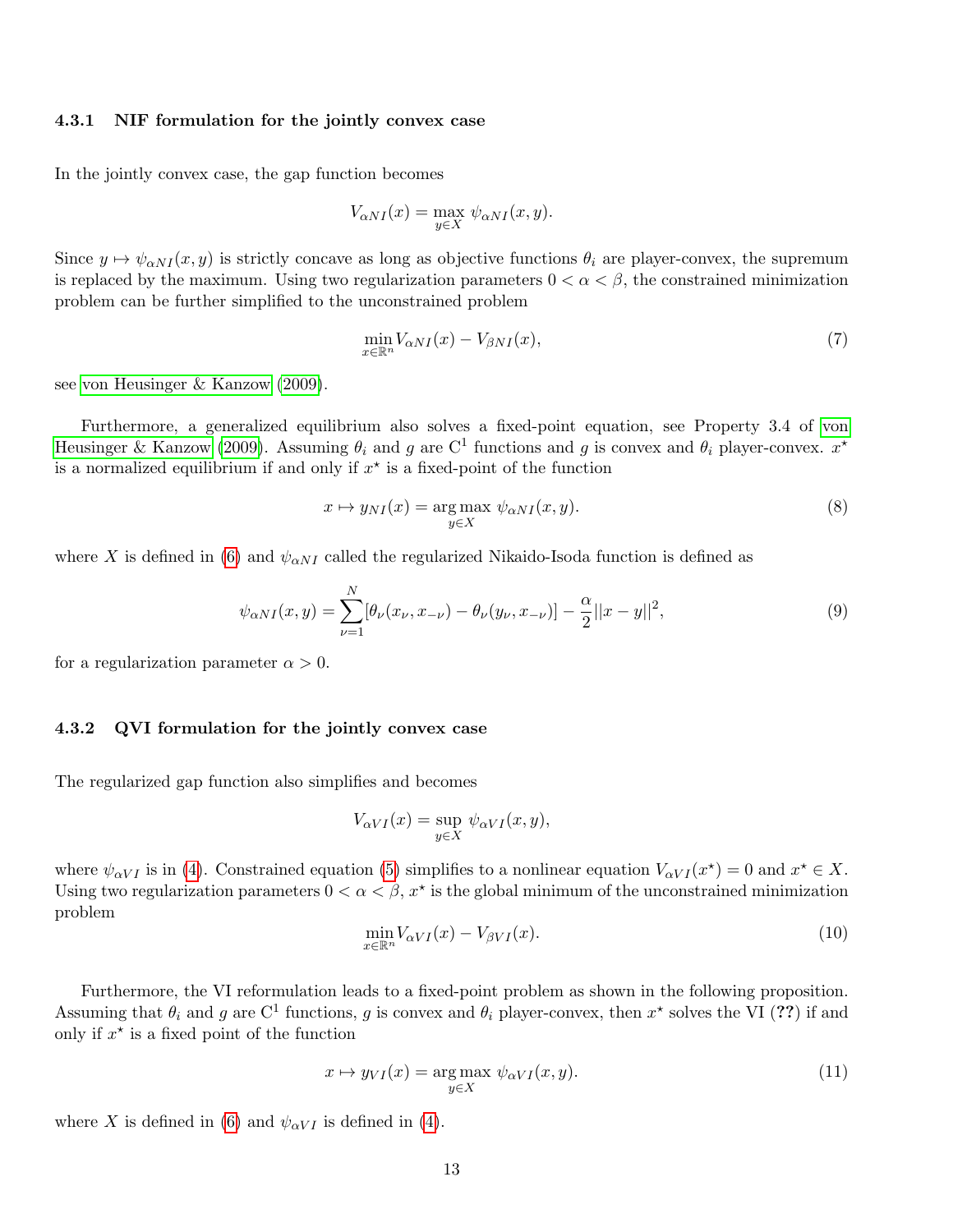### 5 List of examples

### 5.1 Example of [Facchinei et al.](#page-15-6) [\(2007\)](#page-15-6)

We consider a two-player game defined by

$$
O_1(x) = (x_1 - 1)^2
$$
 and  $O_2(x) = (x_2 - 1/2)^2$ ,

with a shared constraint function

$$
g(x) = x_1 + x_2 - 1 \le 0.
$$

Solutions are given by  $(\alpha, 1 - \alpha)$  with  $\alpha \in [1/2, 1]$  with Lagrange multipliers given by  $\lambda_1 = 2 - 2\alpha$  and  $\lambda_2 = 2\alpha - 1$ . But there is a unique normalized equilibrium for which  $\lambda_1 = \lambda_2 = 1/2$ . The nonsmooth reformulation of the KKT system uses the following terms

$$
\nabla_1 O_1(x) = 2(x_1 - 1), \nabla_2 O_2(x) = 2(x_2 - 1/2), \text{ and } \nabla_1 g(x) = \nabla_2 g(x) = 1.
$$

and

$$
\nabla_i^2 O_i(x) = 2, \nabla_j \nabla_k O_i(x) = 0, \text{ and } \nabla_j \nabla_k g(x) = 0.
$$

### 5.2 The Duopoly game from [Krawczyk & Uryasev](#page-15-7) [\(2000\)](#page-15-7)

We consider a two-player game defined by

$$
O_i(x) = -(d - \lambda - \rho(x_1 + x_2))x_i,
$$

with

$$
g_i(x) = -x_i \le 0,
$$

where  $d = 20$ ,  $\lambda = 4$ ,  $\rho = 1$ . Derivatives are given by

$$
\nabla_j O_i(x) = -(-\rho x_i + (d - \lambda - \rho(x_1 + x_2))\delta_{ij}) \text{ and } \nabla_j g_i(x) = -\delta_{ij},
$$

and

$$
\nabla_k \nabla_j O_i(x) = -(-\rho \delta_{ik} - \rho \delta_{ij}) \text{ and } \nabla_k \nabla_j g_i(x) = 0.
$$

There is a unique solution given by  $x^* = \frac{d - \lambda}{3\rho}$ .

### 5.3 The River basin pollution game from [Krawczyk & Uryasev](#page-15-7) [\(2000\)](#page-15-7)

We consider a two-player game defined by

$$
O_i(x) = -(d_1 - d_2(x_1 + x_2 + x_3) - c_{1i} - c_{2i}x_i)x_i,
$$

$$
g(x) = \begin{pmatrix} \sum_{l=1}^{3} u_{l1} e_l x_l - K_1 \\ \sum_{l=1}^{3} u_{l2} e_l x_l - K_2 \end{pmatrix}.
$$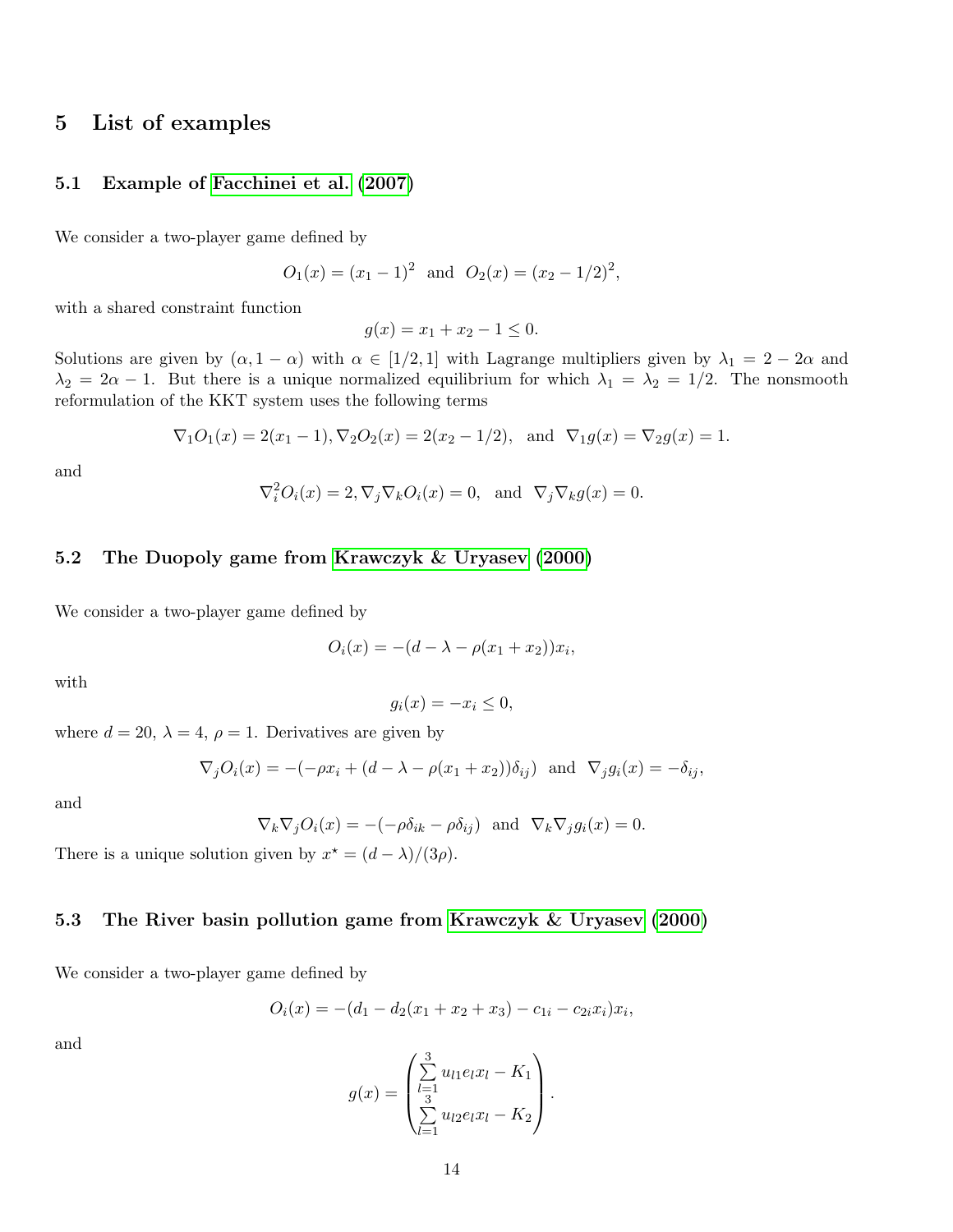Derivatives are given by

$$
\nabla_j O_i(x) = -(-d_2 - c_{2i}\delta_{ij})x_i - (d_1 - d_2(x_1 + x_2 + x_3) - c_{1i} - c_{2i}x_i)\delta_{ij} \text{ and } \nabla_j g(x) = \begin{pmatrix} u_{j1}e_j \\ u_{j2}e_j \end{pmatrix},
$$

$$
\nabla_k \nabla_j O_i(x) = -(-d_2 \delta_{ik} - d_2 \delta_{ij} - 2c_{2i} \delta_{ij} \delta_{ik}) \text{ and } \nabla_k \nabla_j g(x) = \begin{pmatrix} 0 & 0 \\ 0 & 0 \end{pmatrix}.
$$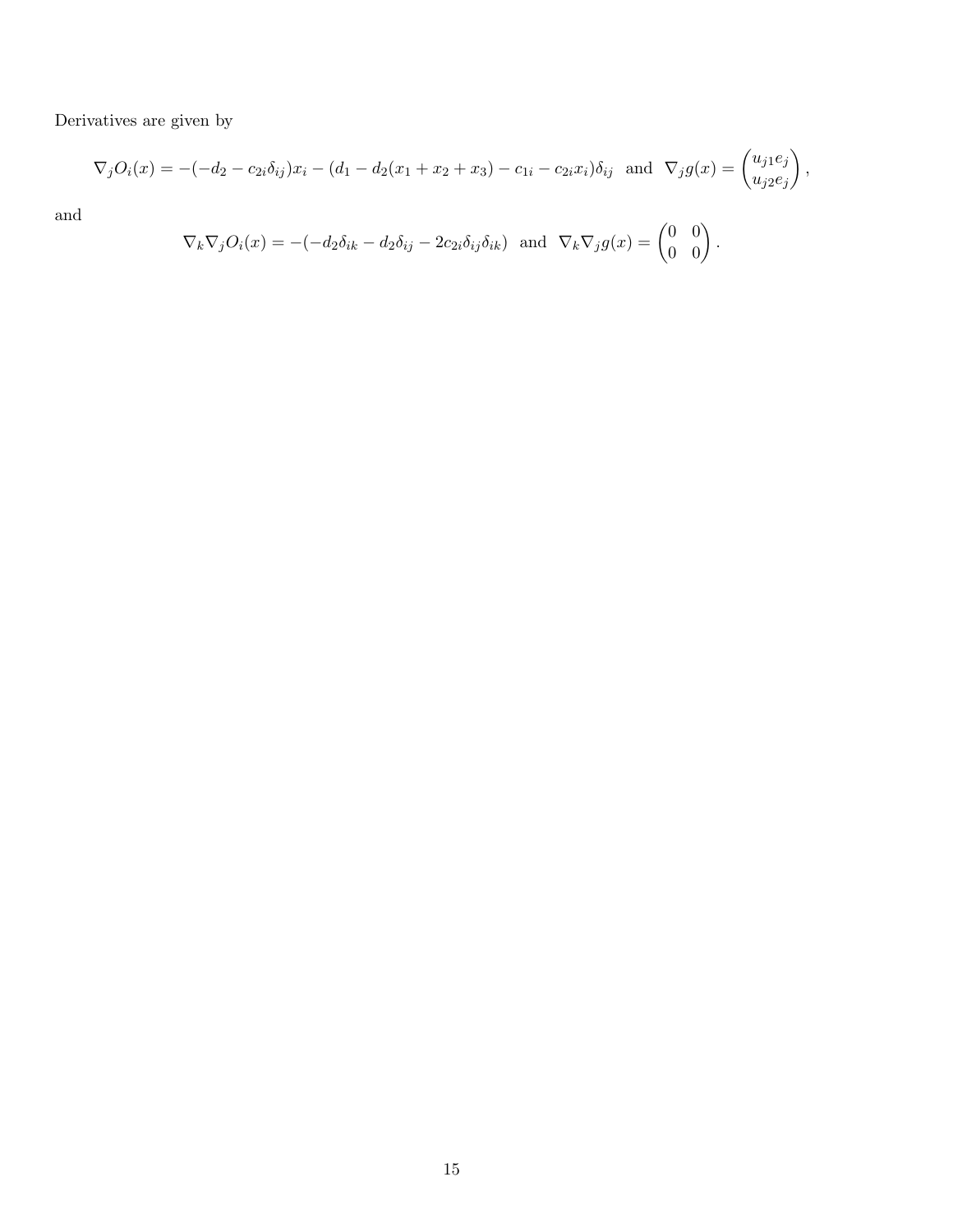### References

- <span id="page-15-2"></span>Dreves, A., Facchinei, F., Kanzow, C. & Sagratella, S. (2011), 'On the solutions of the KKT conditions of generalized Nash equilibrium problems',  $SIAM$  Journal on Optimization  $21(3)$ , 1082–1108.
- <span id="page-15-6"></span>Facchinei, F., Fischer, A. & Piccialli, V. (2007), 'On generalized Nash games and variational inequalities', Operations Research Letters 35(2), 159–164.
- <span id="page-15-0"></span>Facchinei, F., Fischer, A. & Piccialli, V. (2009), 'Generalized Nash equilibrium problems and Newton methods', Math. Program., Ser. B 117, 163–194.
- <span id="page-15-3"></span>Facchinei, F. & Kanzow, C. (2009), Generalized Nash equilibrium problems. Updated version of the 'quaterly journal of operations research' version.
- <span id="page-15-7"></span>Krawczyk, J. & Uryasev, S. (2000), 'Relaxation algorithms to find Nash equilibria with economic applications', *Environmental Modeling and Assessment*  $5(1)$ ,  $63-73$ .
- <span id="page-15-4"></span>Kubota, K. & Fukushima, M. (2010), 'Gap function approach to the generalized Nash equilibrium problem', Journal of Optimization Theory and Applications 144(3), 511–531.
- <span id="page-15-5"></span>von Heusinger, A. & Kanzow, C. (2009), 'Optimization reformulations of the generalized Nash equilibrium problem using the Nikaido-Isoda type functions', *Computational Optimization and Applications* 43(3).

### A Appendix for the nonsmooth reformulation

### <span id="page-15-1"></span>A.1 Semismooth reformulation – General case

The generalized Jacobian of the complementarity formulation has the following form

$$
J(z) = \begin{pmatrix} \text{Jac}_{x_1} L_1(x, \lambda^1) & \dots & \text{Jac}_{x_N} L_1(x, \lambda^1) & & \text{Jac}_{x_1} g^1(x)^T & 0 \\ \vdots & & \vdots & & \vdots \\ \frac{\text{Jac}_{x_1} L_N(x, \lambda^N) & \dots & \text{Jac}_{x_N} L_N(x, \lambda^N) & 0 & \text{Jac}_{x_N} g^N(x)^T}{-D_1^a(x, \lambda^1) \text{Jac}_{x_1} g^1(x) & \dots & -D_1^a(x, \lambda^1) \text{Jac}_{x_N} g^1(x) & D_1^b(x, \lambda^1) & 0 \\ \vdots & & \vdots & & \ddots \\ -D_N^a(x, \lambda^N) \text{Jac}_{x_1} g^N(x) & \dots & -D_N^a(x, \lambda^N) \text{Jac}_{x_N} g^N(x) & 0 & D_N^b(x, \lambda^N) \end{pmatrix}.
$$

The diagonal matrices  $D_i^a$  and  $D_i^b$  are given by

$$
D_i^a(x, \lambda^i) = \text{diag}[a^i(x, \lambda^i)] \text{ and } D_i^b(x, \lambda^i) = \text{diag}[b^i(x, \lambda^i)],
$$

with  $a^i(x, \lambda^i), b^i(x, \lambda^i) \in \mathbb{R}^{m_i}$  defined as

$$
(a_j^i(x, \lambda_j^i), b_j^i(x, \lambda_j^i)) = \begin{cases} \left( \phi_a^{\prime}(-g_j^i(x), \lambda_j^i), \phi_b^{\prime}(-g_j^i(x), \lambda_j^i) \right) & \text{if } (-g_j^i(x), \lambda_j^i) \neq (0, 0), \\ (\xi_{ij}, \zeta_{ij}) & \text{if } (-g_j^i(x), \lambda_j^i) = (0, 0), \end{cases}
$$

where  $\phi'_a$  (resp.  $\phi'_b$ ) denotes the derivative of  $\phi$  with respect to the first (second) argument a (b) and  $(\xi_{ij}, \zeta_{ij}) \in \overline{B}(p_{\phi}, c_{\phi})$ , the closed ball at  $p_{\phi}$  of radius  $c_{\phi}$ .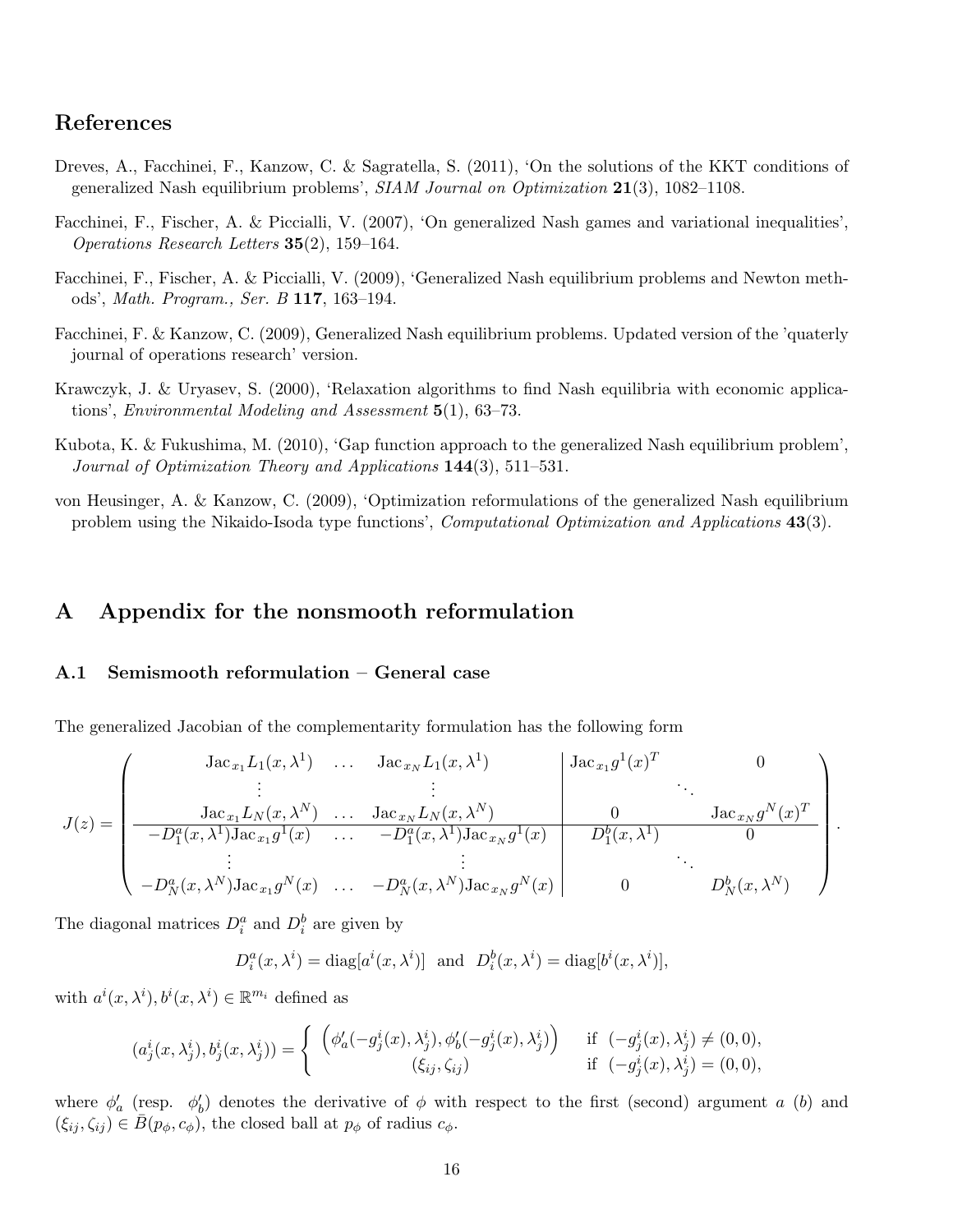### <span id="page-16-0"></span>A.2 Semismooth reformulation – Shared constraint case

The generalized Jacobian of the complementarity formulation has the following form  $J(z)$ 

$$
\begin{pmatrix}\n\text{Jac}_{x_1}L_1(x, \lambda^1, \mu) & \dots & \text{Jac}_{x_N}L_1(x, \lambda^1, \mu) & \text{Jac}_{x_1}g^1(x)^T & 0 \\
\vdots & \vdots & & \vdots \\
\text{Jac}_{x_1}L_N(x, \lambda^N, \mu) & \dots & \text{Jac}_{x_N}L_N(x, \lambda^N, \mu) & 0 & \text{Jac}_{x_N}g^N(x)^T & \text{Jac}_{x_N}h(x)^T \\
-\frac{D_1^a(x, \lambda^1)\text{Jac}_{x_1}g^1(x) & \dots & -D_1^a(x, \lambda^1)\text{Jac}_{x_N}g^1(x) & D_1^b(x, \lambda^1) & 0 & 0 \\
\vdots & & \vdots & & \ddots & \vdots \\
-\frac{D_N^a(x, \lambda^N)\text{Jac}_{x_1}g^N(x) & \dots & -D_N^a(x, \lambda^N)\text{Jac}_{x_N}g^N(x) & 0 & D_N^b(x, \lambda^N) & 0 \\
-\frac{D_n^a(x, \lambda^N)\text{Jac}_{x_1}g^N(x) & \dots & -D_n^a(x, \mu)\text{Jac}_{x_N}g^N(x) & 0 & \dots & 0 & D_N^b(x, \lambda^N) \\
\end{pmatrix}
$$

.

The diagonal matrices  $D_a$  and  $D_b$  are given by

$$
D_h^a(x,\mu) = \text{diag}[\tilde{a}(x,\mu)] \text{ and } D_h^b(x,\mu) = \text{diag}[\tilde{b}(x,\mu)],
$$

with  $\tilde{a}(x,\mu), \tilde{b}(x,\mu) \in \mathbb{R}^l$  defined as

$$
(\tilde{a}_j(x,\mu),\tilde{b}_j(x,\mu)) = \begin{cases} (\phi_a'(-h_j(x),\mu_j),\phi_b'(-h_j(x),\mu_j)) & \text{if } (-h_j(x),\mu_j) \neq (0,0), \\ (\tilde{\xi}_j,\tilde{\zeta}_j) & \text{if } (-h_j(x),\mu_j) = (0,0), \end{cases}
$$

where  $(\tilde{\xi}_j, \tilde{\zeta}_j) \in \bar{B}(p_\phi, c_\phi)$ .

### <span id="page-16-1"></span>A.3 Semismooth reformulation – General case

For the line-search, the gradient  $\nabla p$  is given by

$$
\nabla p(x,\lambda,w) = \begin{pmatrix} \frac{2\zeta}{||x||_2^2 + ||\lambda||_2^2 + ||w||_2^2}x \\ \frac{2\zeta}{||x||_2^2 + ||\lambda||_2^2 + ||w||_2^2}\lambda - \lambda^{-1} \\ \frac{2\zeta}{||x||_2^2 + ||\lambda||_2^2 + ||w||_2^2}w - w^{-1} \end{pmatrix},
$$

where  $\lambda$  and w have positive components and terms  $\lambda^{-1}$  and  $w^{-1}$  correspond to the component-wise inverse vector. Compared to the semismooth reformulation, the root function  $H$  is now  $C<sup>1</sup>$ . The Jacobian is given by

$$
Jac H(x, \lambda, w) = \begin{pmatrix} Jac_x \tilde{L}(x, \lambda) & diag \left[ \left( \nabla_{x_i} g^i(x) \right)_i \right] & 0 \\ Jac_x g(x) & 0 & I \\ 0 & diag[w] & diag[\lambda] \end{pmatrix}.
$$

As reported in [Dreves et al.](#page-15-2) [\(2011\)](#page-15-2), the computation of the direction  $d_k = (d_{x,k}, d_{\lambda,k}, d_{w,k})$  can be simplified due to the special structure of the above Jacobian matrix. The system reduces to a linear system of  $n$ equations to find  $d_{x,k}$  and the 2m components  $d_{\lambda,k}$ ,  $d_{w,k}$  are simple linear algebra. Using the classic chain rule, the gradient of the merit function is given by

$$
\nabla \psi(x, \lambda, w) = \text{Jac}\, H(x, \lambda, w)^T \nabla p(H(x, \lambda, w)).
$$

Again the computation of this gradient can be simplified due to the sparse structure of  $\text{Jac } H$ .